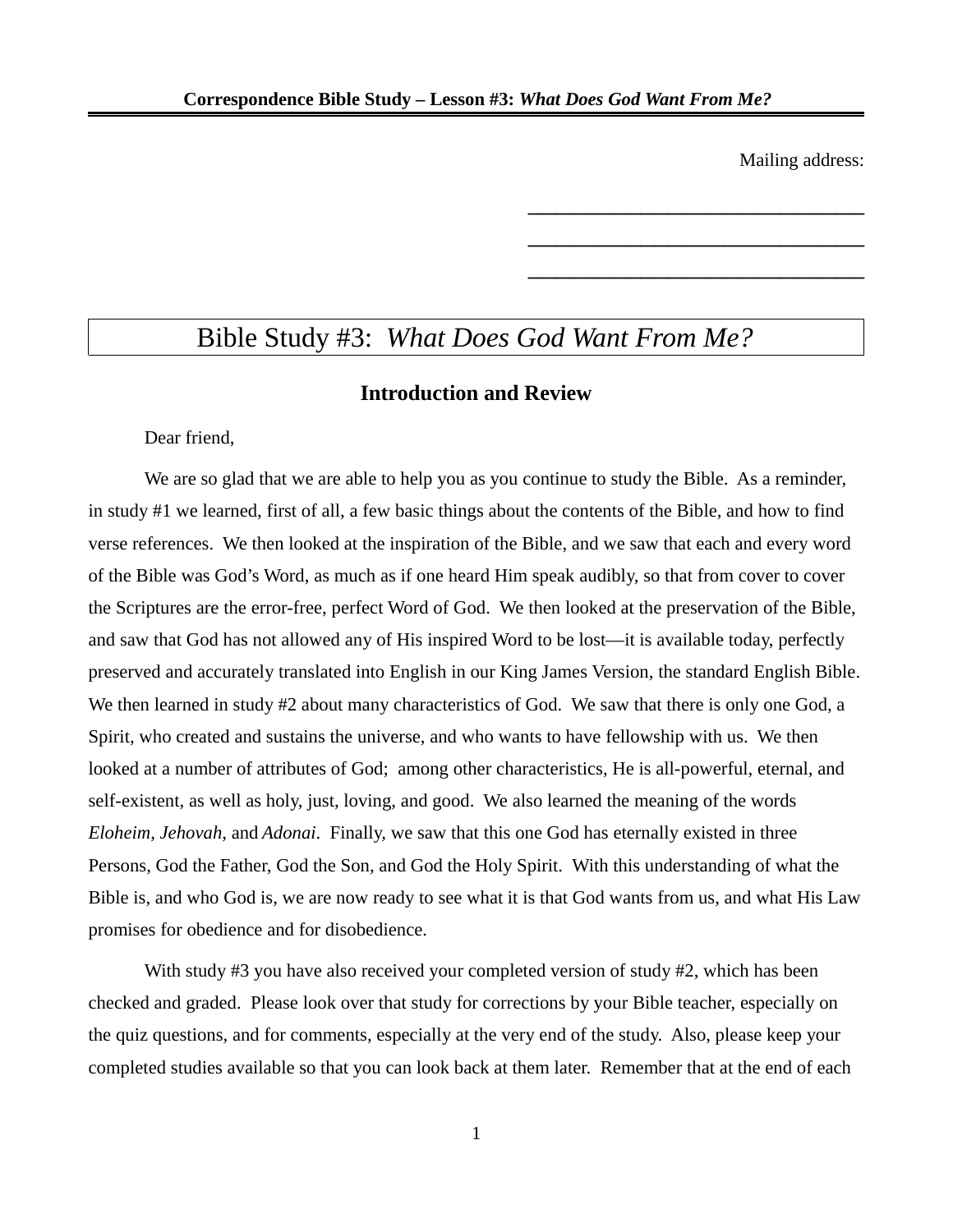study you have some questions to answer so that we can see that you have understood the Biblical teaching, and some blank space upon which you can write down any questions that you have. Also, please use this space to provide us with the names and addresses of any friends or acquaintances of yours who would also be interested in studying the Bible, so that we can send this free correspondence study to them as well. Once again, this Bible course is provided to you courtesy of Headwaters Baptist Church, P.O. Box 1261, Shelburne, ON, L9V 3M2, (519) 943-2922, www.headwatersbaptistchurch.org, pastor@headwatersbaptistchurch.org. Please let us know if you would like a personal visit for Bible study, and feel free to visit us at 426132 25 Sideroad, Mono, Ontario for Sunday morning worship at 10:30 a.m., followed by a fellowship meal and Sunday afternoon worship at 1:00 p.m., or Wednesday prayer and Bible study at 7:00 p.m. Once again, we are overjoyed that we can assist you in studying the Bible.

## **What Does God Want From Me?**

#### **The Importance of the Question**

At the beginning of study #2, we saw that we were created to please God (Revelation 4:11), so, if we want to fulfill our purpose for existence, we must conform to His will, and be and do what He wishes. One who does not do what God says misses out on everything in this life, and in eternity, that has any real value. Furthermore, God has said that "it is appointed unto men once to \_\_ \_ \_, but after this the  $\frac{1}{1}$   $\frac{1}{1}$   $\frac{1}{1}$   $\frac{1}{1}$   $\frac{1}{1}$   $\frac{1}{1}$   $\frac{1}{1}$   $\frac{1}{1}$   $\frac{1}{1}$   $\frac{1}{1}$   $\frac{1}{1}$   $\frac{1}{1}$   $\frac{1}{1}$   $\frac{1}{1}$   $\frac{1}{1}$   $\frac{1}{1}$   $\frac{1}{1}$   $\frac{1}{1}$   $\frac{1}{1}$   $\frac{1}{1}$   $\frac{1}{1}$   $\$ account of our lives. Some people "shall go away into everlasting  $\frac{1}{1}$   $\frac{1}{1}$   $\frac{1}{1}$   $\frac{1}{1}$   $\frac{1}{1}$   $\frac{1}{1}$   $\frac{1}{1}$   $\frac{1}{1}$   $\frac{1}{1}$   $\frac{1}{1}$   $\frac{1}{1}$   $\frac{1}{1}$   $\frac{1}{1}$   $\frac{1}{1}$   $\frac{1}{1}$   $\frac{1$ the righteous into  $\frac{1}{\frac{1}{\sqrt{1-\frac{1}{\sqrt{1-\frac{1}{\sqrt{1-\frac{1}{\sqrt{1-\frac{1}{\sqrt{1-\frac{1}{\sqrt{1-\frac{1}{\sqrt{1-\frac{1}{\sqrt{1-\frac{1}{\sqrt{1-\frac{1}{\sqrt{1-\frac{1}{\sqrt{1-\frac{1}{\sqrt{1-\frac{1}{\sqrt{1-\frac{1}{\sqrt{1-\frac{1}{\sqrt{1-\frac{1}{\sqrt{1-\frac{1}{\sqrt{1-\frac{1}{\sqrt{1-\frac{1}{\sqrt{1-\frac{1}{\sqrt{1-\frac{1}{\sqrt{1-\frac{1}{\sqrt$ time that he paid too much attention to what God wanted! Thankfully, God has told us what the standard for judgment is going to be. In John 12:48, Jesus said that "he that rejecteth me, and receiveth not my words, hath one that judgeth him: the \_\_ \_ \_ \_ that I have spoken, the same shall  $\frac{1}{1}$   $\frac{1}{1}$   $\frac{1}{1}$  him in the last day." The Lord told us that "man shall not live by bread alone, but by  $\frac{1}{2}$   $\frac{1}{2}$   $\frac{1}{2}$   $\frac{1}{2}$   $\frac{1}{2}$  that proceedeth out of the mouth of God" (Matthew 4:4). We are going to be judged according to what the Bible, the Word of God, says. The result of that judgment will have eternal consequences. Imagine that you were in school, taking a very important class, which you needed to pass to graduate, and in that class the final exam was going to be 100% of your grade. What an important test it would be! If you failed, you would not be able to graduate, no matter how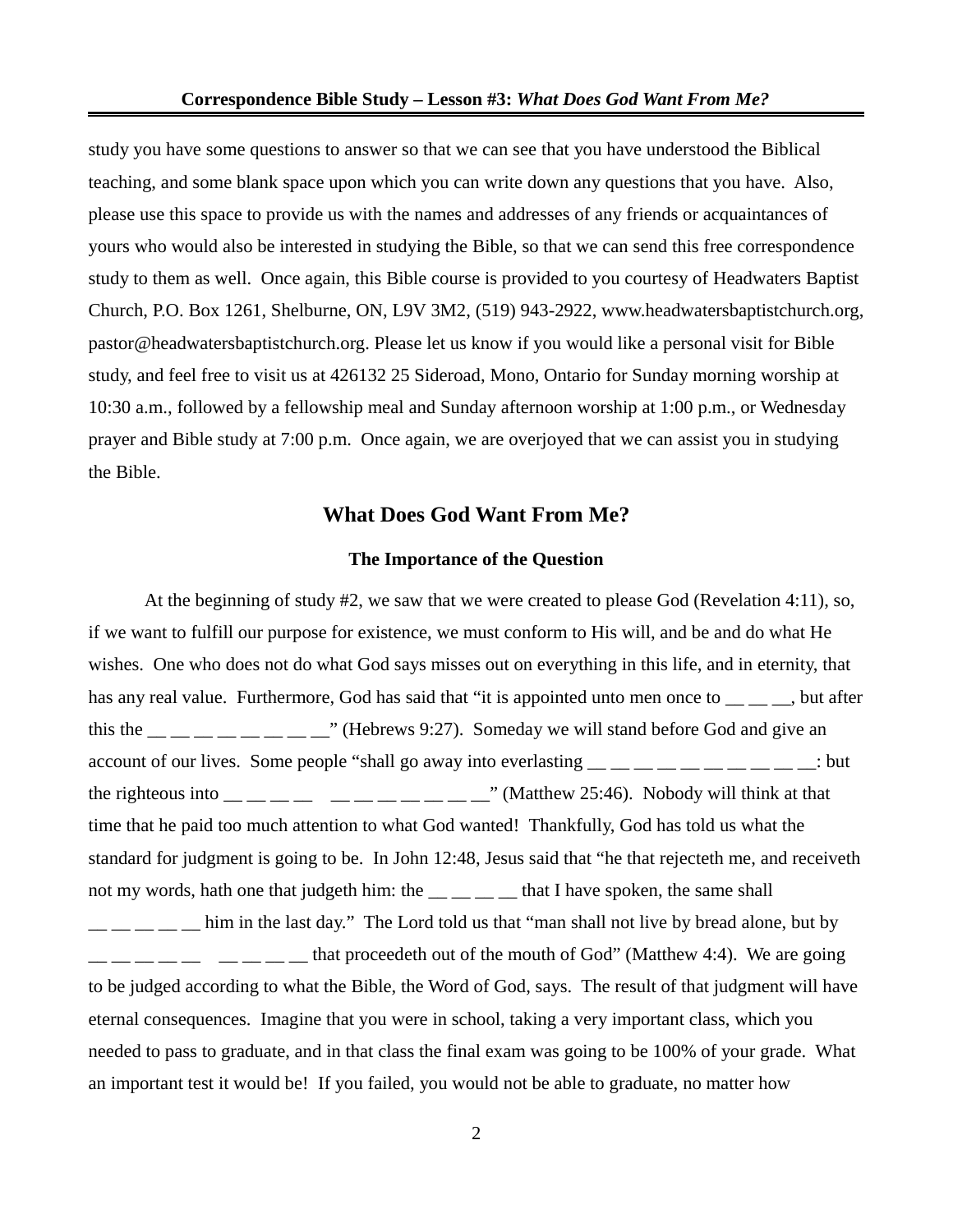everything else went. Imagine, then, that the teacher told you that a copy of the exam, with the exact questions you were going to have to answer, and the correct answers marked in, was in the library, and all students were free to look at it and study from it. Would you say, "That is nice, but I don't think I'll do that. There are too many other things going on. I'll just go to class on the day of the final exam and see what happens." Of course not! You would run to the library to read over the exam. How carefully you would look at the questions and study the answers! Only a fool would do anything else. God has told us in His Word exactly what the standard for His "final exam" will be, and He has commanded us to "search the scriptures" (John 5:39) to get ready. To not diligently prepare for His coming judgment is the greatest possible folly. As the Lord Jesus said, "For what shall it  $\frac{1}{1}$   $\frac{1}{1}$   $\frac{1}{1}$   $\frac{1}{1}$   $\frac{1}{1}$  a man, if he shall gain the  $\_\_$   $\_\_$   $\_\_$   $\_\_$   $\_\_$   $\_\_$   $\_\_$  and  $\_\_$   $\_\_$   $\_\_$  his own  $\_\_$   $\_\_$   $\_\_$ ?" (Mark 8:36). Let us, then, see what God's Law has commanded for us!

## **God's Law:**

#### **His holy standard**

Our Bible has been calculated to contain 31,101 verses and 791,328 words, all of which are from God, and all of which we are to live by. Obviously we cannot cover everything the Bible tells us to do in just one study. (This is a good reason why, in addition to doing this Bible study, you should daily spend time reading the Bible on your own so that you get to know it cover to cover). We will, however, take a good survey, which will give us an idea of how we match up. Remember that God's Law reflects who He is; He commands us "Be ye holy" because He Himself is holy (1 Peter 1:15-16). Also, the Bible tells us that " $\frac{1}{\sqrt{2}}$  is the transgression of the  $\frac{1}{\sqrt{2}}$  (1 John 3:4); we sin when we do what God says not to do, do not do what He tells us to do, or are not what He tells us to be. With this in mind, let us begin our study of God's Law with the ten commandments, found in Exodus chapter twenty.

The first commandment is found in Exodus 20:1-3: "And God spake all these words, saying, I *am* the LORD thy God, which have brought thee out of the land of Egypt, out of the house of bondage. Thou shalt have \_\_ \_\_ other \_\_ \_\_ \_\_ before me." God here forbids all worship not directed to Him, Jehovah, the great Triune God. To worship anyone or anything else is idolatry and sin. This would forbid the worship of Islam, modern Judaism, Hinduism, Buddhism, and all other non-Biblical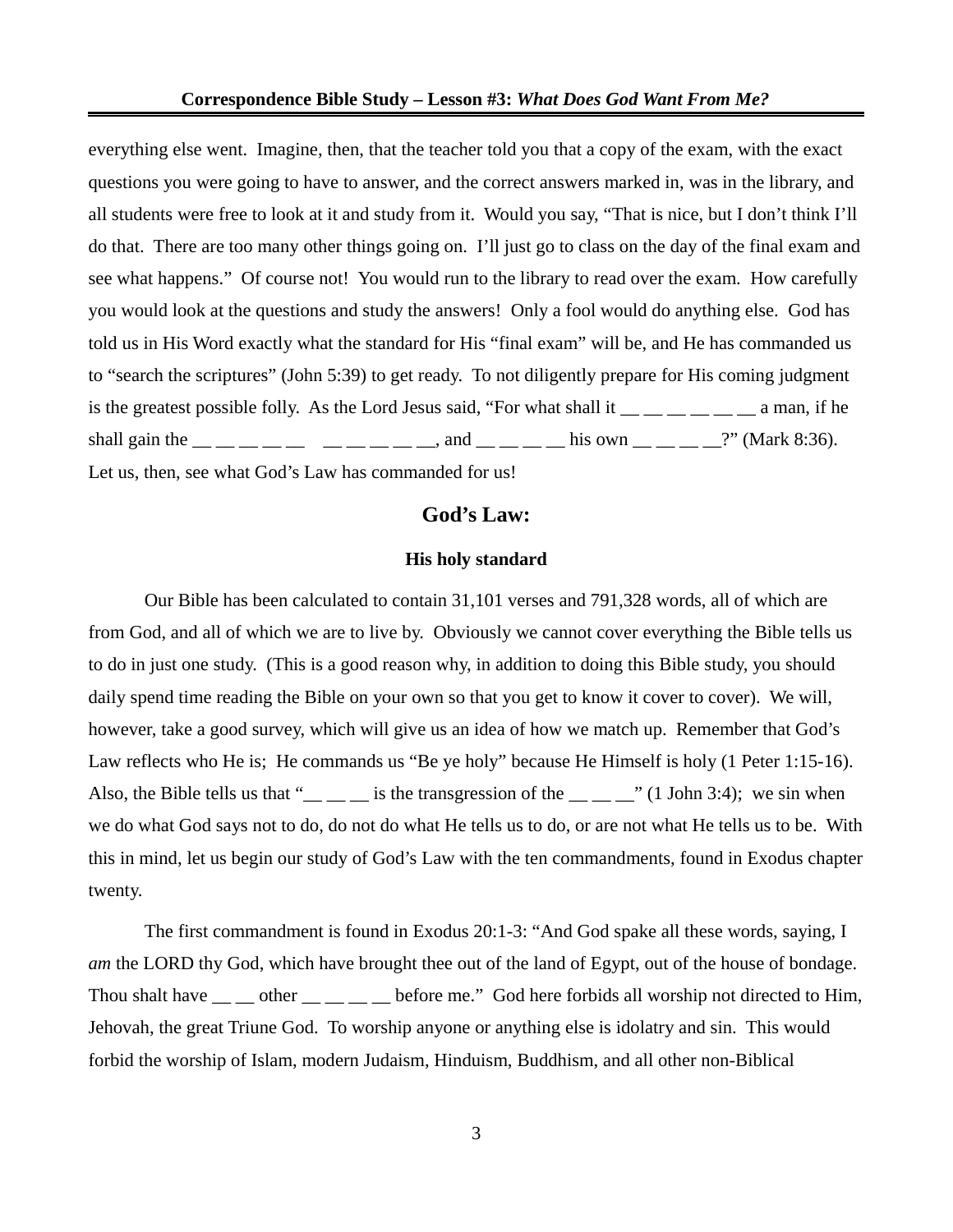religions, as well as the worship of those groups within Christendom that deny the Trinity, such as the Watchtower society (so-called "Jehovah's Witnesses"), Mormonism, Unitarianism, Oneness Pentecostalism, etc. However, God wants more than just a rejection of all false religion; He wants to be in first place in your life. People can make "gods" of all sorts of other things. You could worship the "almighty dollar" by putting money first in your life. You could worship yourself by putting what you want ahead of what God says. You could put friends or family ahead of God. Jesus Christ (who is God) demands first place in your life, and if others will not follow Him, you must do so anyway. He said in Matthew 10:34-37, "Think not that I am come to send peace on earth: I came not to send peace, but a sword. For I am come to set a man at variance against his  $\frac{1}{1}$   $\frac{1}{1}$   $\frac{1}{1}$   $\frac{1}{1}$  and the daughter against her  $\frac{1}{1}$   $\frac{1}{1}$   $\frac{1}{1}$   $\frac{1}{1}$  and the daughter in law against her mother in law. And a man's foes shall be they of his own household. He that loveth father or mother  $\frac{1}{1-\frac{1}{1-\frac{1}{1-\frac{1}{1-\frac{1}{1-\frac{1}{1-\frac{1}{1-\frac{1}{1-\frac{1}{1-\frac{1}{1-\frac{1}{1-\frac{1}{1-\frac{1}{1-\frac{1}{1-\frac{1}{1-\frac{1}{1-\frac{1}{1-\frac{1}{1-\frac{1}{1-\frac{1}{1-\frac{1}{1-\frac{1}{1-\frac{1}{1-\frac{1}{1-\frac{1}{1-\frac{$ worthy of me: and he that  $\frac{1}{1-\frac{1}{1-\frac{1}{1-\frac{1}{1-\frac{1}{1-\frac{1}{1-\frac{1}{1-\frac{1}{1-\frac{1}{1-\frac{1}{1-\frac{1}{1-\frac{1}{1-\frac{1}{1-\frac{1}{1-\frac{1}{1-\frac{1}{1-\frac{1}{1-\frac{1}{1-\frac{1}{1-\frac{1}{1-\frac{1}{1-\frac{1}{1-\frac{1}{1-\frac{1}{1-\frac{1}{1-\frac{1}{1-\frac{1}{1-\frac{1}{1-\frac{1}{1-\frac{1}{1-\frac{1}{1-\frac{1}{1-\frac$ Have you always put the true God first in your life, and loved and sought for Him before all other persons or things? If not, you have broken the first commandment!

The second commandment is found in Exodus 20:4-6: "Thou shalt not make unto thee any \_\_ \_\_ \_\_ \_\_ \_\_ \_\_ \_\_ \_\_ \_\_ \_\_ \_\_, or any \_\_ \_\_ \_\_ \_\_ \_\_ \_\_ \_\_ \_\_ of \_\_ \_\_ \_\_ \_\_ \_\_ \_\_ \_\_ \_\_ that *is* in heaven above, or that *is* in the earth beneath, or that *is* in the water under the earth: Thou shalt not  $\frac{1}{1}$   $\frac{1}{1}$   $\frac{1}{1}$   $\frac{1}{1}$   $\frac{1}{1}$   $\frac{1}{1}$  then, nor  $\frac{1}{1}$   $\frac{1}{1}$   $\frac{1}{1}$   $\frac{1}{1}$   $\frac{1}{1}$   $\frac{1}{1}$   $\frac{1}{1}$   $\frac{1}{1}$   $\frac{1}{1}$   $\frac{1}{1}$   $\frac{1}{1}$   $\frac{1}{1}$   $\frac{1}{1}$   $\frac{1}{1}$   $\frac{1}{1}$  God, visiting the iniquity of the fathers upon the children unto the third and fourth *generation* of them that hate me; And shewing mercy unto thousands of them that love me, and keep my commandments." Here God forbids any to worship Him with "pictures . . . [or] images" (Num 33:52). This prohibits the making of any picures of God Himself, as well as practices such as bowing down before statues or pictures (Ezekiel 8:[1](#page-3-0)0) of saints<sup>1</sup> or Mary, even with the intent to worship God, not them. John 4:24 says, "God *is* a Spirit: and they that worship him must worship him  $\lim$   $\frac{1}{\frac{1}{\sqrt{1-\frac{1}{\sqrt{1-\frac{1}{\sqrt{1-\frac{1}{\sqrt{1-\frac{1}{\sqrt{1-\frac{1}{\sqrt{1-\frac{1}{\sqrt{1-\frac{1}{\sqrt{1-\frac{1}{\sqrt{1-\frac{1}{\sqrt{1-\frac{1}{\sqrt{1-\frac{1}{\sqrt{1-\frac{1}{\sqrt{1-\frac{1}{\sqrt{1-\frac{1}{\sqrt{1-\frac{1}{\sqrt{1-\frac{1}{\sqrt{1-\frac{1}{\sqrt{1-\frac{1}{\sqrt{1-\frac{1}{\sqrt{1-\frac{1}{\sqrt{1-\frac{1}{\sqrt{1-\frac{1}{\sqrt{1-\frac{$ —as an invisible Spirit, He is not material and cannot be pictured. The Lord commands mankind to

<span id="page-3-0"></span><sup>1</sup> Many people think that the saints are only a tiny category of extraordinarily good dead Christians. However, the Bible teaches that every single one of God's people is a saint, whether already dead or still alive (Psalm 16:3; 116:15; 1 Corinthians 14:33). The Word of God never tells us to pray to dead saints or supports the idea that they have special powers to intercede for us before God—Jesus Christ is the only Mediator. We should only come to God through Him (1 Timothy 2:5; 1 John 2:1).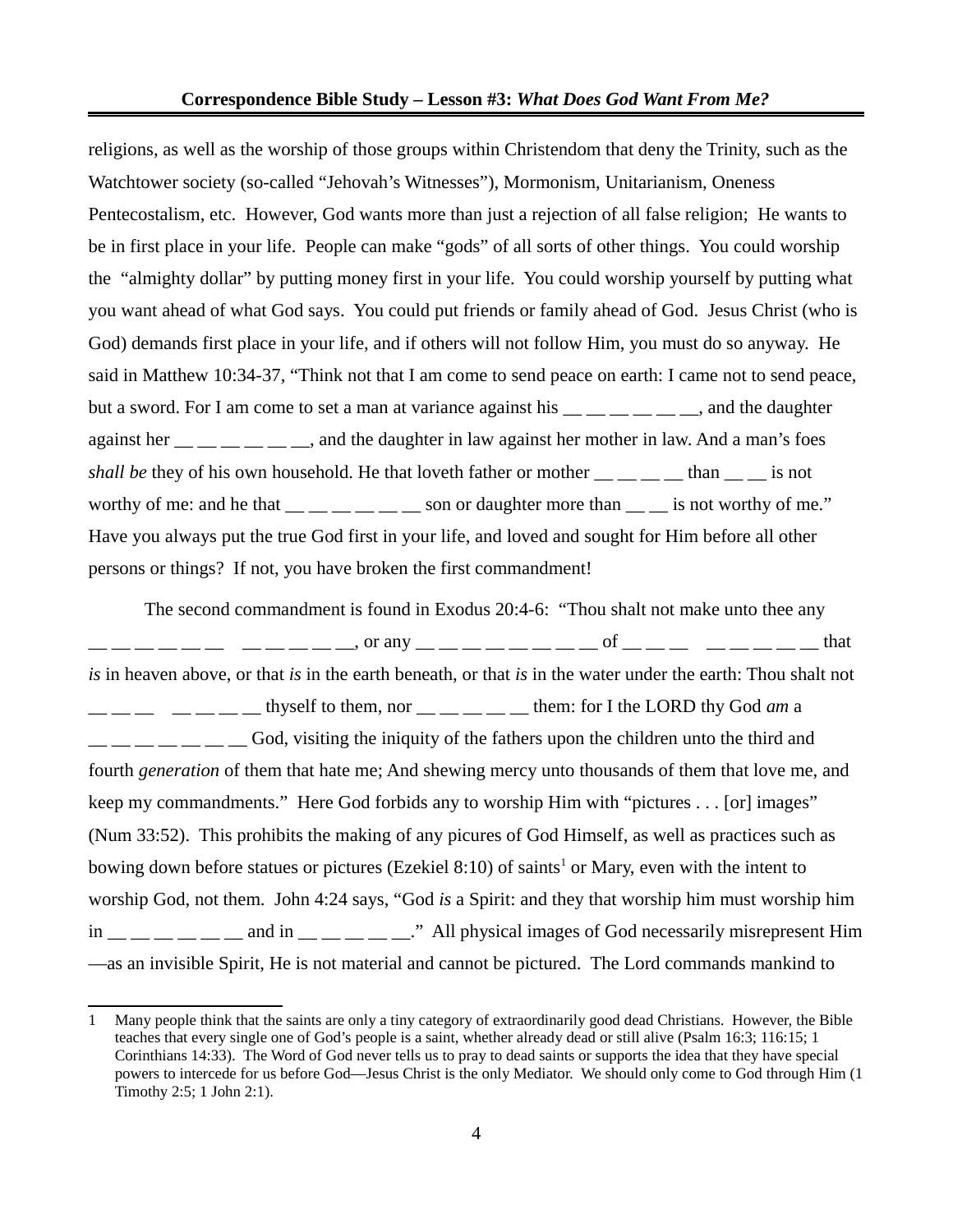offer Him spiritual worship as commanded in His Word, not worship with images. Furthermore, the second commandment agrees with other Scripture in forbidding the making or use of images of Jesus Christ in worship. Since Jesus Christ is God, no images of Him should be made. No image could be made to represent His Divine nature, since that is invisible and spiritual. No image correctly represents the awe-inspiring glorified body He received after His resurrection. One who saw His glorified humanity fell at his feet as dead (Revelation 1:10-18); no image can make this happen. No image correctly represents His human nature during His earthly ministry, for the Bible records nothing of His appearance at that time (compare 1 Peter 1:8; 2 Corinthians 5:16). No image can, therefore, correctly represent the eternal Son of God, who is one Person with two natures, a human and a Divine. Furthermore, the common pictures of Christ with long hair are a Satanic attempt to imply that He was sinful, since "if a man have long hair, it is a shame unto him" (1 Corinthians 11:14). If you have attempted to worship God using images, you have broken the second commandment—and worship with an "image . . . the LORD thy God hateth" (Deuteronomy 16:22). However, there is more to the second commandment than this. The point of the second commandment is that we recognize God for who He is and serve and worship Him in the way that He has commanded. Romans 1:18-25 explains how mankind turned from the true God to idolatry, which then led to many other sins (Romans 1:26- 32). Please read Romans 1:18-32. We see there that "the  $\_\_\_\_\_\_$   $\_\_$  of God" (v. 18) was upon men for rejecting what the character of God (v. 19), which included His "eternal  $\frac{1}{\sqrt{2}}$   $\frac{1}{\sqrt{2}}$  and Godhead" (v. 20). They saw who God was, since v. 21 says that they "knew God," but they — — — — — — — him not as God, neither were <sub>— —</sub> — <sub>—</sub> — — <sub>—</sub> — <sub>—</sub>; but became  $\frac{1}{1}$   $\frac{1}{1}$   $\frac{1}{2}$  in their  $\frac{1}{1}$   $\frac{1}{1}$   $\frac{1}{1}$   $\frac{1}{1}$   $\frac{1}{1}$   $\frac{1}{1}$   $\frac{1}{1}$   $\frac{1}{1}$   $\frac{1}{1}$   $\frac{1}{1}$   $\frac{1}{1}$   $\frac{1}{1}$   $\frac{1}{1}$   $\frac{1}{1}$   $\frac{1}{1}$   $\frac{1}{1}$   $\frac{1}{1}$   $\frac{1}{1}$   $\$ They would not recognize God for who He was, nor reverence Him, or love or be thankful for who He was, but set up their own ideas of God instead. This is very much the idea behind the second commandment. Since they would not have God for who He was, they "changed the glory of the \_\_ \_\_ \_\_ \_\_ \_\_ \_\_ \_\_ \_\_ \_\_ \_\_ \_\_ \_\_ \_\_ God into an \_\_ \_\_ \_\_ \_\_ \_\_ made like to  $\frac{1}{1}$   $\frac{1}{1}$   $\frac{1}{1}$   $\frac{1}{1}$   $\frac{1}{1}$   $\frac{1}{1}$   $\frac{1}{1}$   $\frac{1}{1}$   $\frac{1}{1}$   $\frac{1}{1}$  and fourfooted beasts, and creeping things" (v. 23). They turned from the true God to worship gods of their own imagination, gods that were like them, gods that they liked better. They " $\_\_\_\_\_\_\_\_\_\_\_\_\_\_\_$ the truth of God into a lie, and worshipped and served the  $\qquad \qquad \_ \_ \_ \_ \_ \_ \_ \_ \$  more than the  $\_ \_ \_ \_ \_ \_ \_ \_ \$ , who is blessed for ever" (v. 25), and had terrible judgment fall upon them (v. 18, 24, 26-32). God demands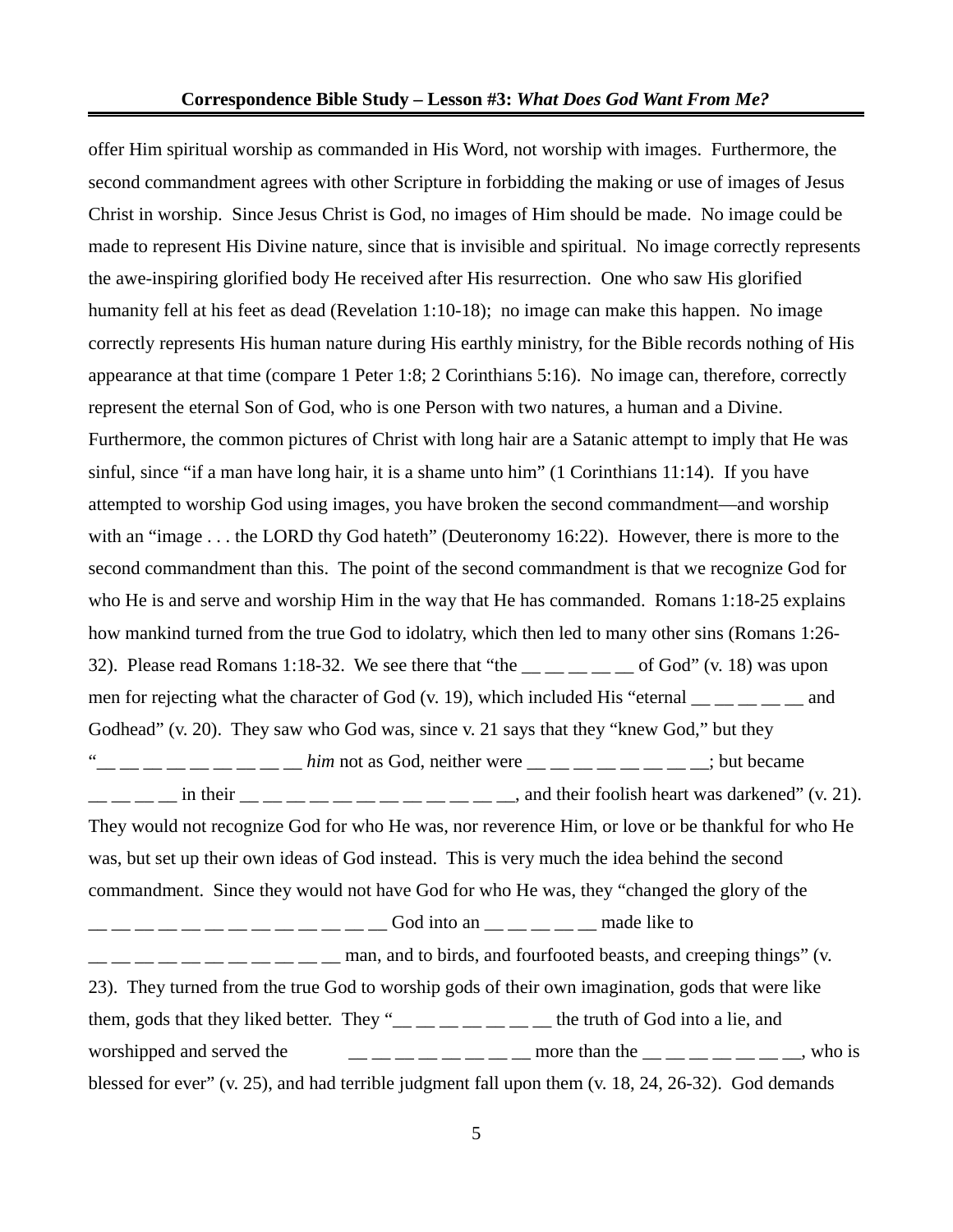that you understand and accept Him for exactly who He says He is in His Word, and worship and serve Him on His own terms. The second commandment forbids, obviously, both the idolatry and image-use mentioned before, but also all other false concepts of God. For example, if you believe in a god that is so "good" that he lets you do whatever you want, and just overlooks sin, or who is so merciful that he will not punish anyone in hell (Rev 21:8), you have a false concept of God which violates the second commandment. If you want God to be kind of like a lucky charm or like Santa Claus, so that you don't live for Him for His own sake, but only seek Him when you are in trouble and or want something perhaps some material thing, or help in sickness, of a way out of a difficult situation—you have also broken the second commandment. Do you rebelliously get angry at God if He does not fulfill your own desires? To attempt to re-fashion the Lord of the universe into someone you like better is a very wicked thing, deserving of severe punishment. He is a "jealous" God (Exodus 20:5), demanding exclusive devotion (Exodus 34:14; Deuteronomy 4:24; 5:9; 6:15). He will not tolerate false worship.

The third commandment is found in Exodus 20:7: "Thou shalt not take the  $\frac{1}{\sqrt{2}}$  =  $\frac{1}{\sqrt{2}}$  of the LORD thy God in  $\_\_$   $\_\_$ ; for the LORD will  $\_\_$   $\_\_$  hold him  $\_\_$   $\_\_$   $\_\_$   $\_\_$   $\_\_$  that taketh his name in \_\_ \_ \_ \_ \_." This commandment certainly does forbid references to God and Jesus Christ in curse phrases. We have an example of a man in Israel who sinned by cursing using God's name in Leviticus 24:10-16. The man "<sub>\_\_</sub> \_\_ \_ \_ \_ \_ \_ \_ \_ \_ \_ the name *of the LORD*, and  $\frac{1}{1-\frac{1}{1-\frac{1}{1-\frac{1}{1-\frac{1}{1-\frac{1}{1-\frac{1}{1-\frac{1}{1-\frac{1}{1-\frac{1}{1-\frac{1}{1-\frac{1}{1-\frac{1}{1-\frac{1}{1-\frac{1}{1-\frac{1}{1-\frac{1}{1-\frac{1}{1-\frac{1}{1-\frac{1}{1-\frac{1}{1-\frac{1}{1-\frac{1}{1-\frac{1}{1-\frac{1}{1-\frac{1}{1-\frac{1}{1-\frac{1}{1-\frac{1}{1-\frac{1}{1-\frac{1}{1-\frac{1}{1-\frac{1}{1-\frac{1}{1-\frac{1}{1-\frac{1}{1-\frac{1$ \_\_ \_\_ \_\_ \_\_ \_\_ \_\_ without the camp; and let all that heard *him* lay their hands upon his head, and let all the congregation  $\frac{1}{\sqrt{1-\frac{1}{\sqrt{1-\frac{1}{\sqrt{1-\frac{1}{\sqrt{1-\frac{1}{\sqrt{1-\frac{1}{\sqrt{1-\frac{1}{\sqrt{1-\frac{1}{\sqrt{1-\frac{1}{\sqrt{1-\frac{1}{\sqrt{1-\frac{1}{\sqrt{1-\frac{1}{\sqrt{1-\frac{1}{\sqrt{1-\frac{1}{\sqrt{1-\frac{1}{\sqrt{1-\frac{1}{\sqrt{1-\frac{1}{\sqrt{1-\frac{1}{\sqrt{1-\frac{1}{\sqrt{1-\frac{1}{\sqrt{1-\frac{1}{\sqrt{1-\frac{1}{\sqrt{1-\frac{1}{$ Whosoever  $\frac{1}{1}$   $\frac{1}{1}$   $\frac{1}{1}$   $\frac{1}{1}$   $\frac{1}{1}$   $\frac{1}{1}$   $\frac{1}{1}$   $\frac{1}{1}$   $\frac{1}{1}$   $\frac{1}{1}$   $\frac{1}{1}$   $\frac{1}{1}$   $\frac{1}{1}$   $\frac{1}{1}$   $\frac{1}{1}$   $\frac{1}{1}$   $\frac{1}{1}$   $\frac{1}{1}$   $\frac{1}{1}$   $\frac{1}{1}$   $\frac{1}{1}$   $\frac{1}{1}$   $\frac{1}{1}$   $\frac{1}{1}$   $\frac{1}{1}$   $\frac{1}{1}$   $\frac{1}{1}$   $\frac{1}{1}$   $\frac{1}{1}$   $\frac{1}{1}$   $\frac{1}{1}$   $\frac{1}{1}$   $\frac{1}{1}$   $\frac{1}{1}$   $\frac{1}{1}$   $\frac{1}{1}$   $\frac{1}{1}$   $\frac{1}{1}$   $\frac{1}{1}$   $\frac{1}{1}$   $\frac{1}{1}$   $\frac{1}{1}$   $\frac{1}{1}$   $\frac{1}{1}$   $\frac{1}{1}$   $\frac{1}{1}$   $\frac{1}{2}$   $\frac{1}{2}$  and all the congregation shall certainly stone him: as well the stranger, as he that is born in the land, when he blasphemeth the name *of the LORD*, shall be put to death" (Leviticus 24:14- 16). Today many wickedly curse like this and think nothing of it, when God had those who did it in Israel put to death. A bad situation, such as getting dangerously cut off by a car on the road, or hitting your finger with a hammer, is no excuse. This man cursed during a fight (Leviticus 24:10), but he was still put to death. Although the government today will do nothing to you, if you have cursed with God's name, you deserve to die. Furthermore, it was customary when one heard blasphemy in Israel to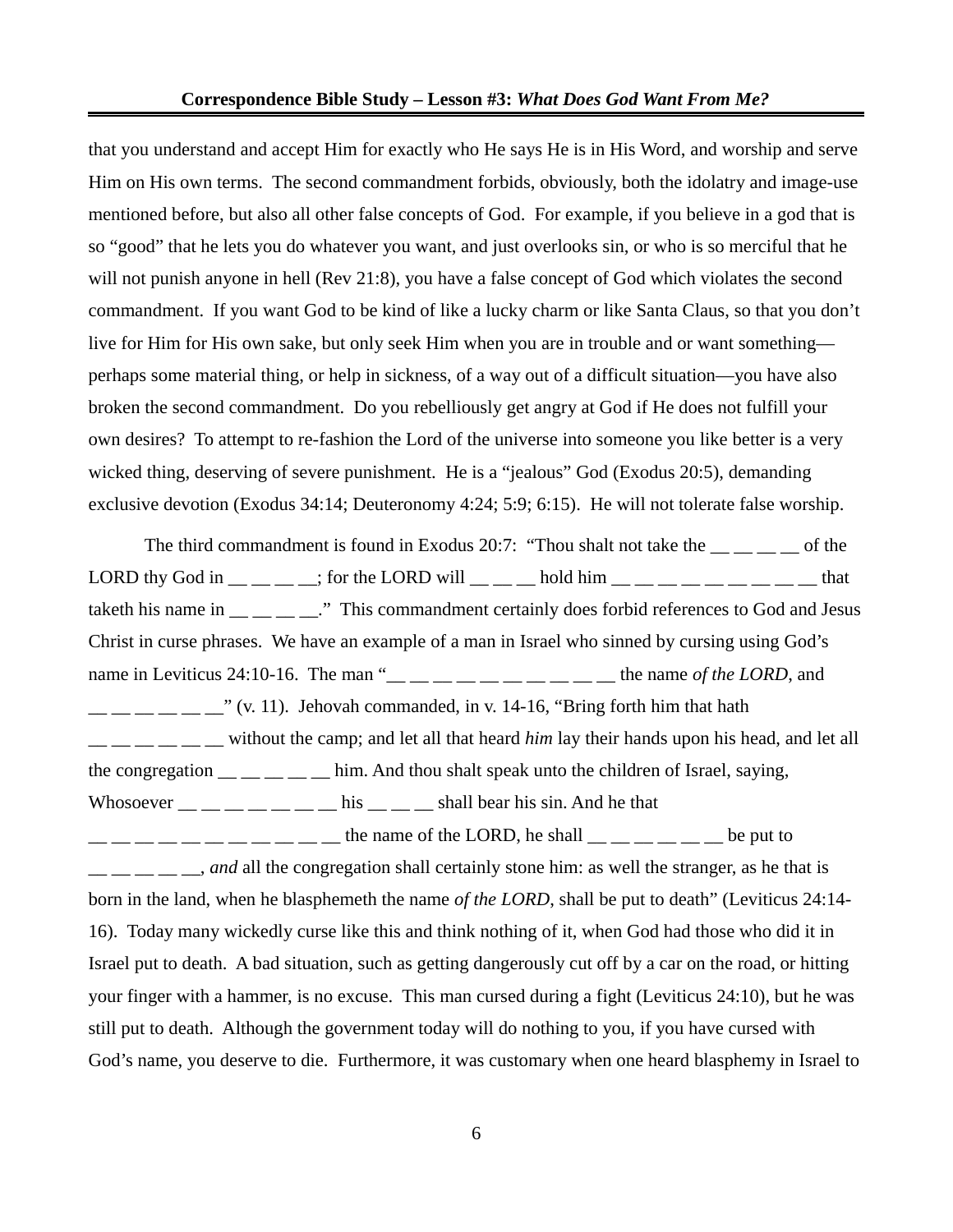rend or tear his clothes as an expression of great sorrow and horror (2 Kings 18:37; 19:1; cf. 2 Kings 18:28-35; 19:3, 6). Perhaps you do not curse yourself, but it does not bother you when others do it the kind of sorrow and horror over bad language that would make you tear your clothes is the farthest thing from your mind! Do you watch TV programs with cursing, or read books with it? When others do it do you reprove them, and try to get them to stop? Or do you say nothing, and so share in their guilt?

However, there is more to the third commandment than cursing or blaspheming God. What is forbidden is to take His name in "vain." This would forbid speaking of God in a light or frivolous way, rather than speaking of Him reverently and giving Him the honor that is His due. The commandment forbids making jokes or speaking in an irreverent way about God, about Christ, the Bible (which God has "magnified . . . above all [His] name," Psalm 138:2), the things of God, and so on. It would also forbid careless references to Him, such as singing hymns or songs about God without paying attention to what you are saying, or prayer where you are not really speaking to God but it is just a ritual or a formality or something done for show. Consider that "if any man . . . seem to be religious, and bridleth not his tongue, but deceiveth his own heart, this man's religion *is* vain" (James 1:26). If you have cursed, or spoken of God in a light and careless way, you are guilty of breaking the third commandment!

The fourth commandment is found in Exodus 20:8-11: " $\frac{m}{m}$   $\frac{m}{m}$   $\frac{m}{m}$   $\frac{m}{m}$  the sabbath day, to keep it  $\_\_$   $\_\_$ . Six days shalt thou  $\_\_$   $\_\_$   $\_\_$  and do all thy work: But the day *is* the sabbath of the LORD thy God: *in it* thou shalt not do any \_\_ \_\_ \_\_, thou, nor thy son, nor thy daughter, thy manservant, nor thy maidservant, nor thy cattle, nor thy stranger that *is* within thy gates: For *in* six days the LORD made heaven and earth, the sea, and all that in them *is*, and  $\frac{1}{1}$  \_ \_ \_ \_ \_ \_ \_ the seventh day: wherefore the LORD  $\frac{1}{1}$  \_ \_ \_ \_ \_ \_ \_ \_ the sabbath day, and hallowed it." In Israel, every Saturday was set apart for the worship of God, and secular work ceased. In the New Testament, churches assemble to worship on Sunday, $2$  and Christians

<span id="page-6-0"></span><sup>2</sup> Jesus Christ rose from the dead on Sunday (Mark 16:9), and appeared to His assembled disciples (Matthew 28:8-10; Luke 24:34; John 20:19-23; etc.). The church met on Sunday on the day of Pentecost (Leviticus 23:15-16; Pentecost was fifty days after a Saturday Sabbath, and so was always on Sunday), and saw Christ's tremendous blessings (Acts 2:1-41). The New Testament example for church meetings is Sunday (Acts 20:6-7; 1 Corinthians 16:2); no Biblical pattern of churches keeping Saturday exists, and no verse commands churches to worship on Saturday. The Jewish Sabbath, a sign given specifically to the nation of Israel (Exodus 31:12-17; Ezekiel 20:10-12), and not enforced from the time of creation until Israel left Egypt (Nehemiah 9:13-14), was a type of salvation-rest in Jesus Christ (Hebrews 3-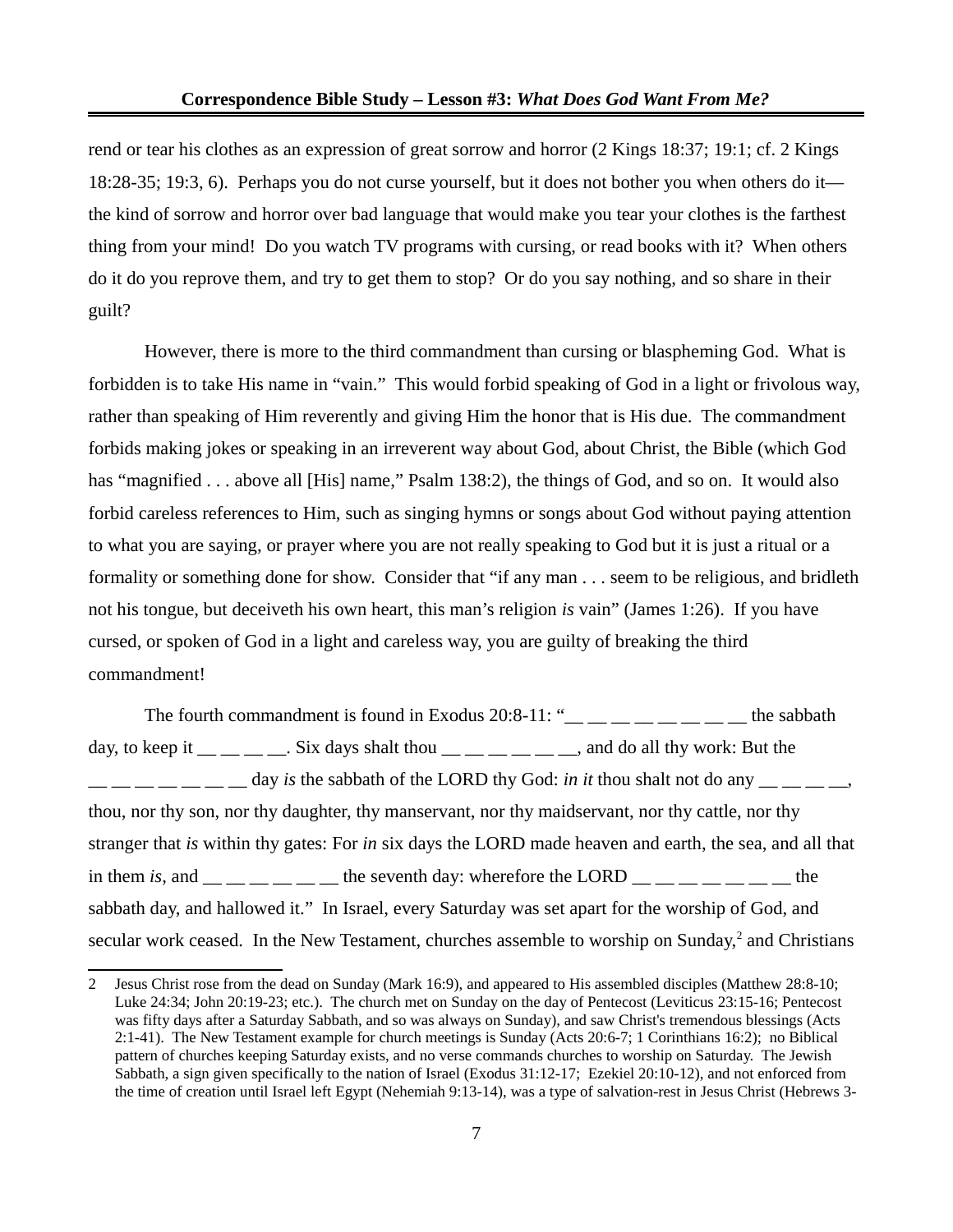#### **Correspondence Bible Study – Lesson #3:** *What Does God Want From Me?*

are not to be "forsaking the  $\frac{1}{1}$   $\frac{1}{1}$   $\frac{1}{1}$   $\frac{1}{1}$   $\frac{1}{1}$   $\frac{1}{1}$   $\frac{1}{1}$   $\frac{1}{1}$   $\frac{1}{1}$   $\frac{1}{1}$   $\frac{1}{1}$   $\frac{1}{1}$   $\frac{1}{1}$   $\frac{1}{1}$   $\frac{1}{1}$   $\frac{1}{1}$   $\frac{1}{1}$   $\frac{1}{1}$   $\frac{1}{1}$   $\$ manner of some *is*; but exhorting *one another*: and so much the more, as ye see the day approaching" (Hebrews 10:25). If you skip church on Sunday, you are sinning against God. Watching a TV preacher, listening to Christian radio, spending some time on Sunday reading the Bible or talking with friends about spiritual things is not enough; the verse commands "assembling . . . together" in church. Furthermore, just as in Israel the Sabbath was set apart for the worship of God, so we should remember that church is about worshipping God, not about our convenience or preferences, and so we must go to one of Christ's true churches,<sup>[3](#page-7-0)</sup> where the Bible is believed and practiced, and not just whatever happens to be closest to our house or whatever we prefer for some reason; if we are not in a real church, we are not obeying God's command. Nor does it honor God if we go merely out of a sense of duty or necessity. The attitude of the godly is seen in Psalm 122:1: "I was glad when they said unto me, Let us go into the house of the LORD." Those right with God love His times of public worship because they love Him. They can say with Psalm 84:2, "My soul  $\_\_\_\_\_\_\_\_\_\_\_$ .  $\frac{1}{1}$   $\frac{1}{1}$   $\frac{1}{1}$   $\frac{1}{1}$   $\frac{1}{1}$   $\frac{1}{1}$   $\frac{1}{1}$  for the courts of the LORD: my  $\frac{1}{1}$   $\frac{1}{1}$   $\frac{1}{1}$  and my flesh  $\frac{1}{2}$   $\frac{1}{2}$   $\frac{1}{2}$   $\frac{1}{2}$   $\frac{1}{2}$   $\frac{1}{2}$   $\frac{1}{2}$  for the living God."

We should not just serve God on Sunday, however; He wants us to use all of our time for Him. The worship and religious service of those who live for themselves is "vain . . . abomination . . . iniquity . . . [something God's] soul hateth . . . a trouble unto [Him]," and when they "make many prayers, [He] will not hear" (Isaiah 1:13-15; cf. Psalm 50:16; Zechariah 7:4-14). We are to be "redeeming the time, because the days are evil" (Ephesians 5:16). 1 Corinthians 10:31 commands, "Whether therefore ye eat, or drink, or  $\_\_\_\_\_\_\_\_\_\_\_\_\_\_\_\_$  ye do, do  $\_\_\_\_\_\_$ to the glory of God." Does all your time belong to God? Certainly if it does, you will be in church—but can you say your time is His if you do not daily practice even such basics as reading His Word (2 Timothy 2:15) and prayer (Psalm 5:3)? Do you spend more time on hobbies, watching TV, amusing yourself, and doing other non-Scriptural things, than you do in the service of God? Certainly we learn from the fourth commandment that church attendance is necessary, and if you skip it for anything other than

<sup>4),</sup> and so has been fulfilled. Since it is fulfilled, the New Testament tells Christians they do not have to keep it (Colossians 2:16-17; Romans 14:5-6). Groups that say that Christians need to meet and worship on Saturday are consequently in error. If you have questions on this subject, please ask us, and we will be happy to explain this truth in greater detail.

<span id="page-7-0"></span><sup>3</sup> A later Bible study, *The Church of Jesus Christ,* deals with the nature of Christ's true churches.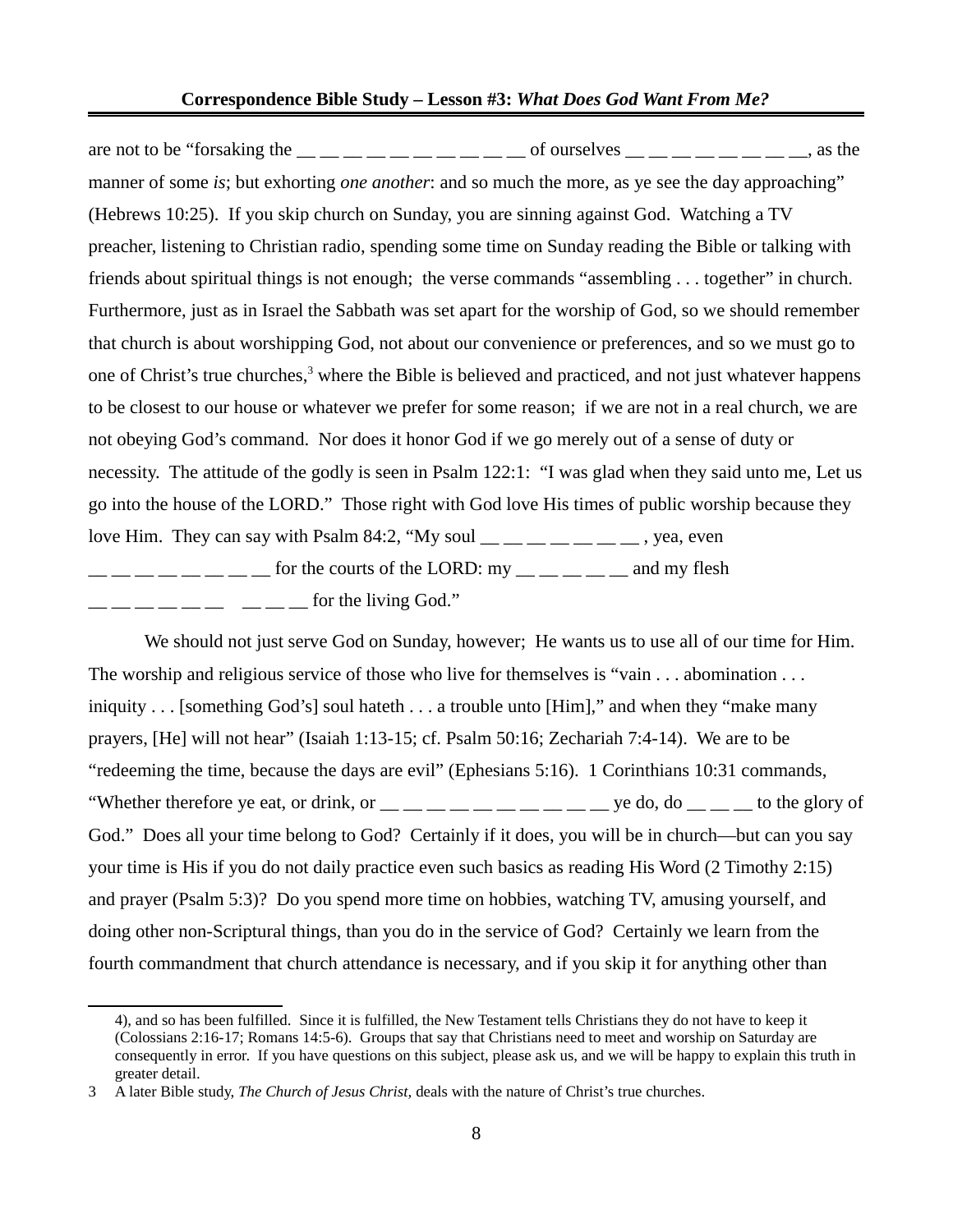matters like severe sickness, you are guilty. God commands you to go to church, love His worship, and glorify Him with all your time. If you do not, you are guilty!

The fifth commandment is found in Exodus 20:12: " $\frac{1}{2}$   $\frac{1}{2}$   $\frac{1}{2}$   $\frac{1}{2}$   $\frac{1}{2}$   $\frac{1}{2}$   $\frac{1}{2}$   $\frac{1}{2}$   $\frac{1}{2}$   $\frac{1}{2}$   $\frac{1}{2}$   $\frac{1}{2}$   $\frac{1}{2}$   $\frac{1}{2}$   $\frac{1}{2}$   $\frac{1}{2}$   $\frac{1}{2}$   $\$ and thy  $\frac{1}{1}$   $\frac{1}{1}$   $\frac{1}{1}$   $\frac{1}{1}$   $\frac{1}{1}$   $\frac{1}{1}$   $\frac{1}{1}$  that thy days may be long upon the land which the LORD thy God giveth thee." Obedience is certainly related to honoring parents (Ephesians 6:1, "Children, obey your parents," cf. Colossians 3:20); if your parents command you to do something, unless they command you to act sinfully, it is hard to see how you could honor them and disobey. But honor is more than just obedience. Notice Deuteronomy 27:16: " $\_\_$   $\_\_$   $\_\_$  *be* he that  $\_\_$   $\_\_$   $\_\_$  $\frac{1}{1}$   $\frac{1}{1}$   $\frac{1}{1}$  by his father or his mother. And all the people shall say, Amen." Honor involves respecting your parents and giving great weight to their wishes, desiring always to please them. It goes beyond obedience to their commands to knowing their desires, and, with a spirit of love and respect, acting in accordance with their wishes without ever being asked. Notice Leviticus 19:3: "Ye shall \_\_ \_\_ \_\_ \_\_ every man his \_\_ \_\_ \_\_ \_\_ \_\_ \_\_, and his \_\_ \_\_ \_\_ \_\_ \_\_ \_\_, and keep my sabbaths: I *am* the LORD your God." You must give your parents a reverential fear and respect from your heart. To not honor your parents is terrible evil. In Israel, God commanded that one who hit his parents (Exodus 21:15), or who cursed his parents (Exodus 21:17), should "surely be put to death," and a child who is "stubborn and rebellious" and consistently will "not obey the voice of his father, or the voice of his mother" was worthy of death (Deuteronomy 21:18-21). God also specifically condemns not listening to and despising parents (Proverbs 23:22), robbing them (Proverbs 28:24), not blessing them (Proverbs 30:11), and mocking them (Proverbs 30:17). Children must behave in this way simply because of their parents' position over them; God never says that only parents who are a good example themselves, or who always treat their children correctly, or who are loving and kind, etc. must be treated in this way. While parents are responsible to act properly toward their children (Proverbs 22:6), children must honor them no matter what. You should also honor your elders in general; Leviticus 19:32 commands, "Thou shalt  $\frac{1}{1}$   $\frac{1}{1}$   $\frac{1}{1}$   $\frac{1}{1}$   $\frac{1}{1}$  before the hoary head [someone with gray hair], and honour the face of the old man, and fear thy God: I *am* the LORD." If you have not at all times and in all ways honored your parents, you are guilty of breaking the fifth commandment!

The sixth commandment is found in Exodus 20:13: "Thou shalt not ." God forbids the taking of innocent life. Since mankind is in the image of God, murder strikes at Him by killing one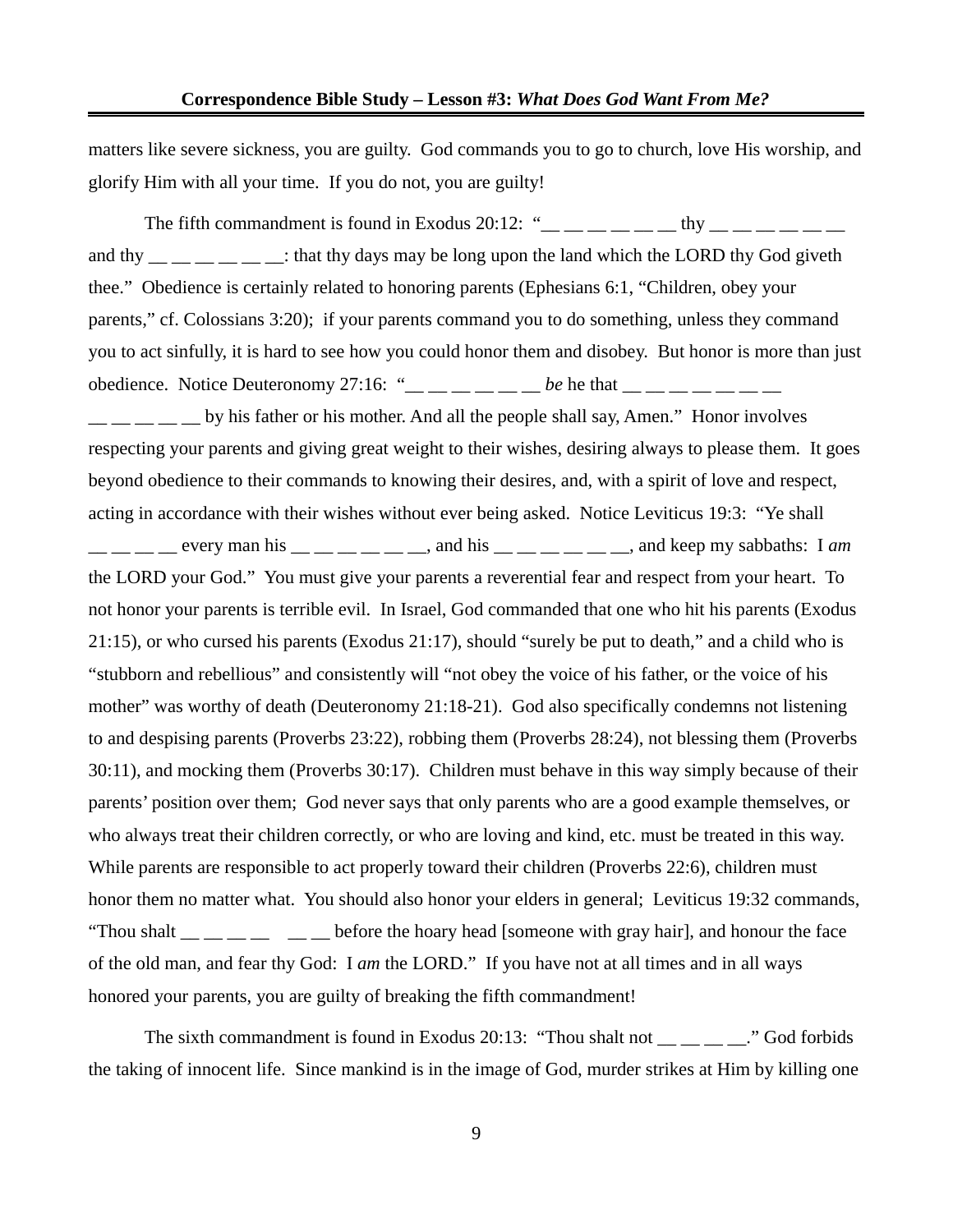created in His image (Genesis 9:6). Not only is killing adults and youth murder, but abortion is the murder of a pre-born baby. In Exodus 21:22-25, if a man hurt a pregnant woman with child, so that she gave birth prematurely and the child died, God said to give "life for life." God uses the same word for both the "babe . . . in [the womb]" (Luke 1:41, 44) and the "babe" outside of his mother, in a crib and desiring his mother's milk (Luke 2:12, 16; 1 Peter 2:2). God has a purpose for and knows children before their birth (Jeremiah 1:5; Psalm 139:13-16). One becomes a new person in the image of God at the time of conception (Psalm 51:5). You are a murderer, or are involved in the commission of murder, if you have had an abortion, assisted in an abortion, counseled someone to have an abortion or not warned someone you knew who planned to have one, voted to support abortion (the official party platform of the Democrats, and the position of some Republicans), directly owned companies that support abortion through possessing their stock, or indirectly possessed such stock through mutual funds. Furthermore, some "contraceptive" devices actually prevent the implantation of the already conceived child, rather than conception, and so lead to abortions: the IUD regularly causes early abortions, and the standard birth control pill, the "morning after" pill, Norplant, and other chemical "contraceptives" sometimes do not prevent conception but abort already conceived children instead. If you have used, sold, recommended, or not warned against any of these things you are involved in murder. Furthermore, you are responsible for more than just not killing others yourself; you must seek to protect those whom others seek to murder. Proverbs 24:11-12 reads, "If thou  $\frac{m}{m}$   $\frac{m}{m}$   $\frac{m}{m}$   $\frac{m}{m}$ to deliver *them that are* drawn unto death, and *those that are* ready to be <sub>\_\_</sub> \_\_ \_\_ \_\_; If thou sayest, Behold, we  $\frac{1}{\sqrt{1-\frac{1}{\sqrt{1-\frac{1}{\sqrt{1-\frac{1}{\sqrt{1-\frac{1}{\sqrt{1-\frac{1}{\sqrt{1-\frac{1}{\sqrt{1-\frac{1}{\sqrt{1-\frac{1}{\sqrt{1-\frac{1}{\sqrt{1-\frac{1}{\sqrt{1-\frac{1}{\sqrt{1-\frac{1}{\sqrt{1-\frac{1}{\sqrt{1-\frac{1}{\sqrt{1-\frac{1}{\sqrt{1-\frac{1}{\sqrt{1-\frac{1}{\sqrt{1-\frac{1}{\sqrt{1-\frac{1}{\sqrt{1-\frac{1}{\sqrt{1-\frac{1}{\sqrt{1-\frac{1}{\sqrt{1-\frac$ keepeth thy soul, doth *not* he know *it*? and shall *not* he render to *every* man according to his works?" If you do nothing to oppose abortion, you are guilty, just as you would be if you saw a criminal attack and kill someone in the street and did nothing. God absolutely forbids murdering anyone, and commands us to seek to protect innocent life.

The Lord Jesus Christ also commented on the sixth commandment in Matthew 5:21-22: "Ye have heard that it was said by them of old time, Thou shalt not kill; and whosoever shall kill shall be in danger of the  $\frac{1}{1}$   $\frac{1}{1}$   $\frac{1}{1}$   $\frac{1}{1}$   $\frac{1}{1}$   $\frac{1}{1}$   $\frac{1}{1}$   $\frac{1}{1}$   $\frac{1}{1}$   $\frac{1}{1}$   $\frac{1}{1}$   $\frac{1}{1}$   $\frac{1}{1}$   $\frac{1}{1}$   $\frac{1}{1}$   $\frac{1}{1}$   $\frac{1}{1}$   $\frac{1}{1}$   $\frac{1}{1}$   $\frac{1}{1}$   $\frac{1}{1$ brother without a cause shall be in danger of the  $\frac{1}{2}$   $\frac{1}{2}$   $\frac{1}{2}$   $\frac{1}{2}$   $\frac{1}{2}$   $\frac{1}{2}$  and whosoever shall say to his brother, Raca, shall be in danger of the council: but whosoever shall say, Thou fool, shall be in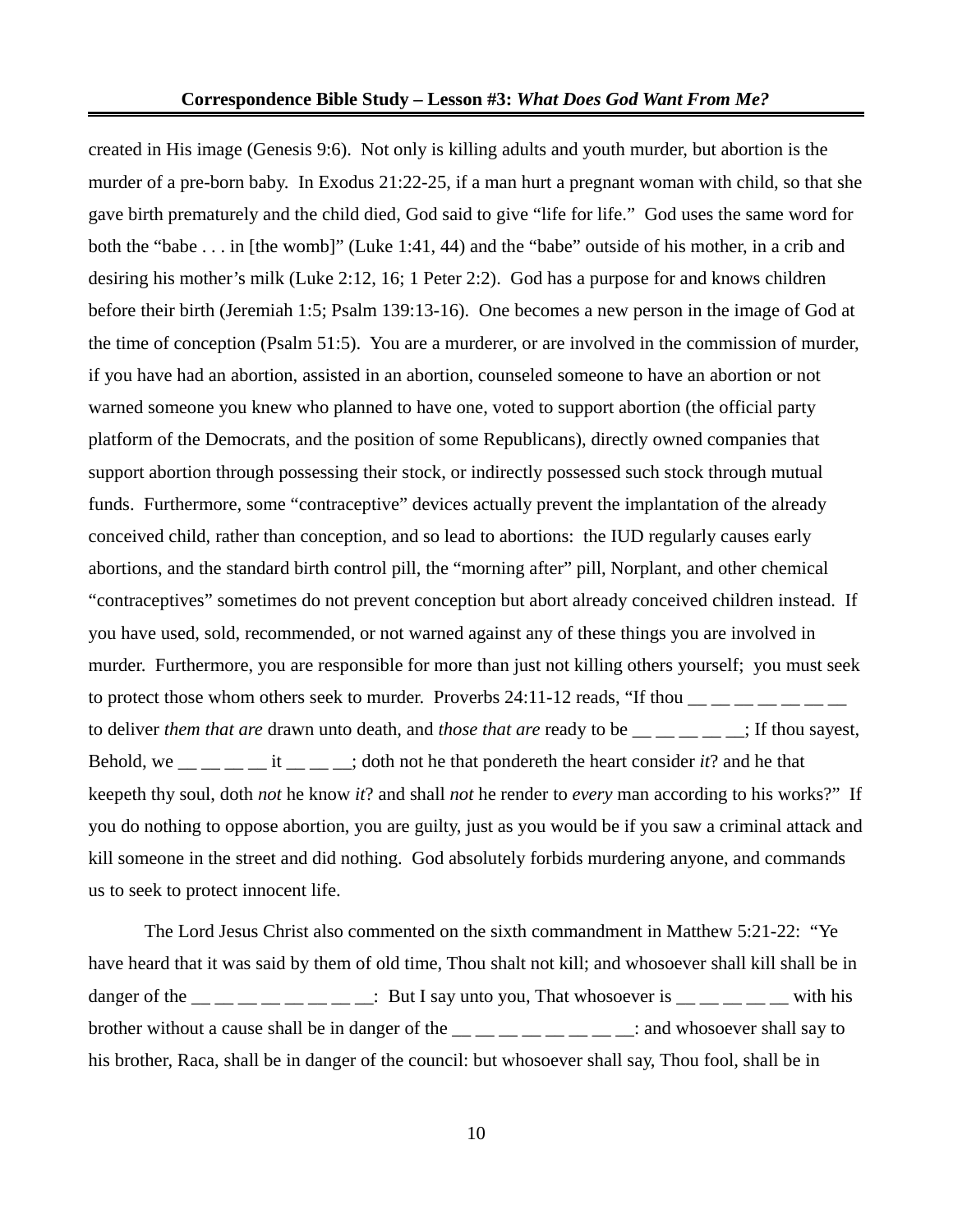danger of  $\frac{1}{\sqrt{1-\frac{1}{\sqrt{1-\frac{1}{\sqrt{1-\frac{1}{\sqrt{1-\frac{1}{\sqrt{1-\frac{1}{\sqrt{1-\frac{1}{\sqrt{1-\frac{1}{\sqrt{1-\frac{1}{\sqrt{1-\frac{1}{\sqrt{1-\frac{1}{\sqrt{1-\frac{1}{\sqrt{1-\frac{1}{\sqrt{1-\frac{1}{\sqrt{1-\frac{1}{\sqrt{1-\frac{1}{\sqrt{1-\frac{1}{\sqrt{1-\frac{1}{\sqrt{1-\frac{1}{\sqrt{1-\frac{1}{\sqrt{1-\frac{1}{\sqrt{1-\frac{1}{\sqrt{1-\frac{1}{\sqrt{1-\frac{$ a selfless hatred of sin (cf. Mark 3:1-5). If someone has done you wrong, so you have been angry with him, or someone has cut you off on the road and you have been angry with him, or you have in anger insulted someone ("Raca" was an insult in the Lord Jesus' day), you are a murderer. If you have broken the sixth commandment, it is extremely serious; Jesus Christ said that you are "in danger of hell fire" (Matthew 5:22).

The seventh commandment is found in Exodus 20:14: "Thou shalt not commit  $\frac{1}{1}$   $\frac{1}{1}$   $\frac{1}{1}$   $\frac{1}{1}$   $\frac{1}{1}$   $\frac{1}{1}$   $\frac{1}{1}$   $\frac{1}{1}$   $\frac{1}{1}$   $\frac{1}{1}$  sexual relationships outside of marriage. Hebrews 13:4 reads, "Marriage *is* \_\_ \_ \_ \_ \_ \_ \_ \_ \_ \_ \_ \_ \_ \_ in all, and the bed undefiled: but whoremongers and  $\frac{1}{1}$   $\frac{1}{1}$   $\frac{1}{1}$   $\frac{1}{1}$   $\frac{1}{1}$   $\frac{1}{1}$   $\frac{1}{1}$   $\frac{1}{1}$   $\frac{1}{1}$   $\frac{1}{1}$   $\frac{1}{1}$   $\frac{1}{1}$   $\frac{1}{1}$   $\frac{1}{1}$   $\frac{1}{1}$   $\frac{1}{1}$   $\frac{1}{1}$   $\frac{1}{1}$   $\frac{1}{1}$   $\frac{1}{1}$   $\frac{1}{1}$   $\frac{1}{1}$  someone other than one's spouse in marriage, is sin. So is fornication, sex before marriage. Paul warns in 1 Corinthians 10:8, "Neither let us commit  $\frac{1}{\frac{1}{1-\frac{1}{1-\frac{1}{1-\frac{1}{1-\frac{1}{1-\frac{1}{1-\frac{1}{1-\frac{1}{1-\frac{1}{1-\frac{1}{1-\frac{1}{1-\frac{1}{1-\frac{1}{1-\frac{1}{1-\frac{1}{1-\frac{1}{1-\frac{1}{1-\frac{1}{1-\frac{1}{1-\frac{1}{1-\frac{1}{1-\frac{1}{1-\frac{1}{1-\frac{1}{1-\frac{1}{1-\frac{1}{1-\frac{1}{1-\frac{1}{1-\$ committed, and fell in one day three and twenty thousand," referring to Numbers 25:1-9, when the Lord killed 23,000 in Israel for that sin in one day, and a total of 24,000 in the plague. God also condemns all sexual perversion, such as homosexuality and bestiality (Leviticus 18:22-30; Romans 1:26-28). Furthermore, Christ said in Mark 10:11-12 that "Whosoever shall  $\frac{1}{\sqrt{2}}$  \_\_ \_ \_ \_ \_ \_ \_ his wife, and  $\frac{1}{\sqrt{2}}$   $\frac{1}{\sqrt{2}}$  another, committeth  $\frac{1}{\sqrt{2}}$   $\frac{1}{\sqrt{2}}$   $\frac{1}{\sqrt{2}}$  against her. And if a woman shall put away her husband, and be  $\frac{m}{m}$   $\frac{m}{m}$   $\frac{m}{m}$   $\frac{m}{m}$  to another, she committeth ." Jesus Christ forbade divorce ("putting away"—Malachi 2:16), and if someone divorces his spouse and marries someone else, adultery is committed. Only after the death of one's husband or wife is remarriage not adultery (Romans 7:1-3).

God not only commands us to abstain from the actual commission of sexual sin, but He commands in Ephesians 5:3-7 that "fornication, and all uncleanness, or covetousness, let it not be  $\frac{1}{1}$   $\frac{1}{1}$   $\frac{1}{1}$   $\frac{1}{1}$   $\frac{1}{1}$   $\frac{1}{1}$  among you, as becometh saints; neither  $\frac{1}{1}$   $\frac{1}{1}$   $\frac{1}{1}$   $\frac{1}{1}$   $\frac{1}{1}$   $\frac{1}{1}$   $\frac{1}{1}$   $\frac{1}{1}$   $\frac{1}{1}$   $\frac{1}{1}$   $\frac{1}{1}$   $\frac{1}{1}$   $\$ nor foolish talking, nor jesting, which are not convenient: but rather giving of thanks. For this ye know, that no whoremonger, nor unclean person, nor covetous man, who is an idolater, hath any inheritance in the kingdom of Christ and of God. Let no man deceive you with vain words: for because of these things cometh the  $\frac{1}{1-\frac{1}{1-\frac{1}{1-\frac{1}{1-\frac{1}{1-\frac{1}{1-\frac{1}{1-\frac{1}{1-\frac{1}{1-\frac{1}{1-\frac{1}{1-\frac{1}{1-\frac{1}{1-\frac{1}{1-\frac{1}{1-\frac{1}{1-\frac{1}{1-\frac{1}{1-\frac{1}{1-\frac{1}{1-\frac{1}{1-\frac{1}{1-\frac{1}{1-\frac{1}{1-\frac{1}{1-\frac{1}{1-\frac{1}{1-\frac{1}{1-\frac{1}{1-\frac{1}{1-\frac{1}{1-\frac{1}{1-\frac{1}{1-\frac{1}{1-\frac{1}{$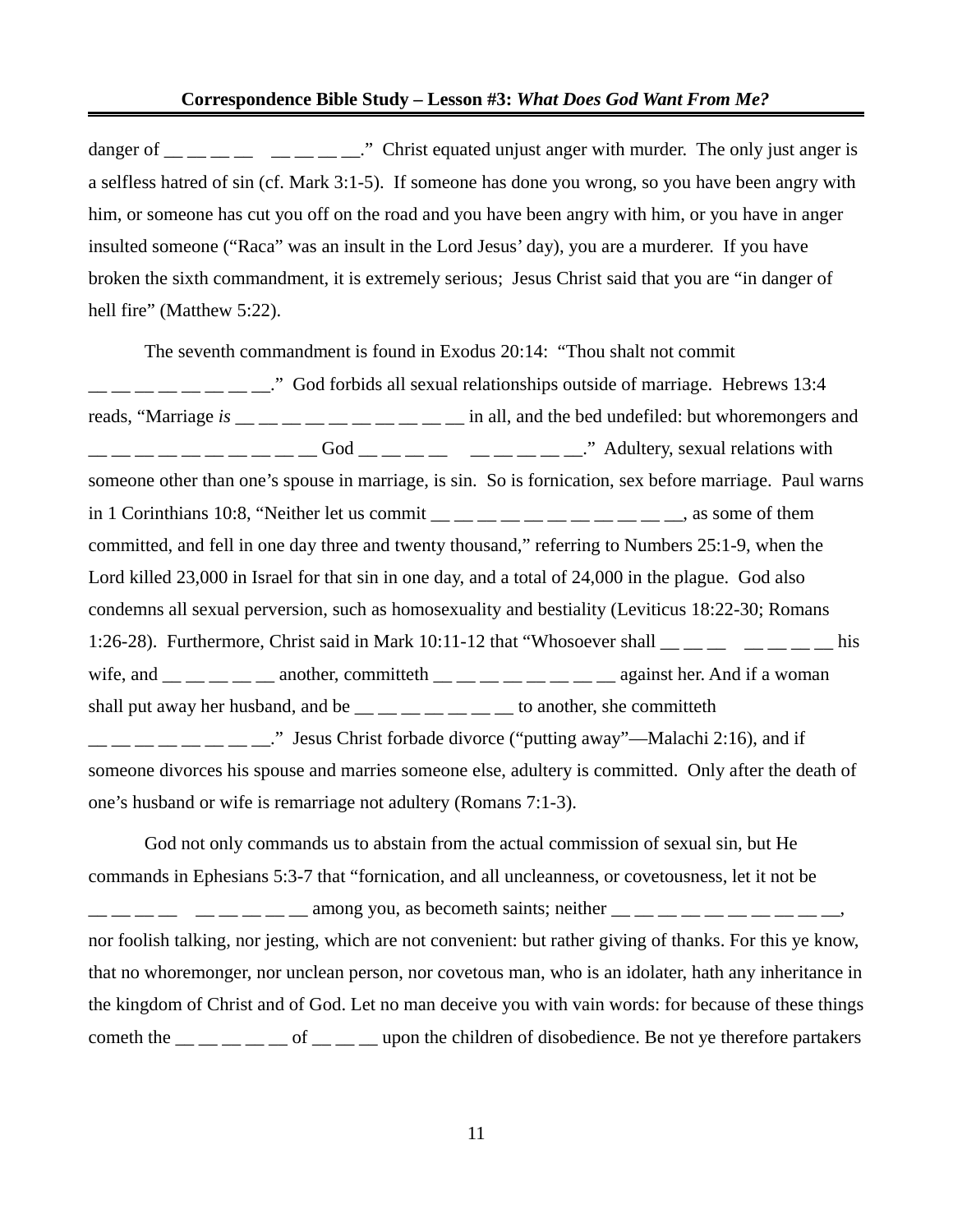with them." God not only forbids all sexual immorality, but the dirty or off-color joke, and all uncleanness of speech.

Christ said in Matthew 5:27-28, "Ye have heard that it was said by them of old time, Thou shalt not commit adultery: But I say unto you, That whosoever  $\frac{1}{1}$  \_\_ \_ \_ \_ \_ \_ \_ \_ on a woman to  $\frac{1}{1}$  after her hath committed  $\frac{1}{1}$   $\frac{1}{1}$   $\frac{1}{1}$   $\frac{1}{1}$   $\frac{1}{1}$   $\frac{1}{1}$   $\frac{1}{1}$   $\frac{1}{1}$   $\frac{1}{1}$   $\frac{1}{1}$   $\frac{1}{1}$   $\frac{1}{1}$   $\frac{1}{1}$   $\frac{1}{1}$   $\frac{1}{1}$   $\frac{1}{1}$   $\frac{1}{1}$   $\frac{1}{1}$   $\frac{1}{$ You can have "eyes full of adultery" (2 Peter 2:14) without ever committing the actual act. If you look at pornography, allow your eyes to linger over people in immodest clothing (or wear it; compare Proverbs 7:10; Zephaniah 1:8; 1 Timothy 2:9), or simply have lustful thoughts, the Lord Jesus Christ says you are an adulterer. You have broken the seventh commandment!

The eighth commandment is found in Exodus 20:15: "Thou shalt not  $\frac{1}{\sqrt{2}}$   $\frac{1}{\sqrt{2}}$  God forbids taking anything that is not yours. It does not matter if it is only a "little" thing which you may think does not matter. The commandment also condemns things like not telling the grocery store clerk when you are accidentally undercharged—you seek to get your money back when you are overcharged, don't you? You are also a thief if you rip people off selling things—this is an "abomination to the LORD" (Proverbs 20:10; Leviticus 19:35-36; Proverbs 11:1; 16:11). God forbids exploitation of the poor for gain (Deuteronomy 24:10-15; Matthew 5:42), and all "extortion" and "dishonest gain" (Ezekiel 22:12-13). You break the eighth commandment if you do not put in all your time at work; arriving late or leaving early without the consent or knowledge of your employer is stealing, for you are not working all the time you said you would to get your pay; so is staying home "sick" when you feel fine. Using pirated software or violating copyright laws is stealing. Cheating on your taxes is stealing (Romans 13:6-7). Furthermore, in Malachi 3:8 God says, "Will a man \_\_ \_\_ \_\_ God? Yet ye have robbed me. But ye say, Wherein have we robbed thee? In  $\_\_\_\_\_\_\_$   $\_\_\_\_$  and

 $\ddot{\text{ }}$  If you do not give tithes (10% of your income) and offerings through God's institution for this age, the church (1 Corinthians 16:2; 9:13-14; Matthew 23:23; Hebrews 7, etc.) you are robbing God! The Bible also condemns borrowing things and not giving them back. Psalm 37:21 reads, "The wicked  $\_\_\_\_\_\_\_\_\_\_\_\_\_\_\_$  and  $\_\_\_\_\_\_\_\_\_\_\_\_$   $\_\_\_\_\_\_$   $\_\_\_\_$  again: but the righteous sheweth mercy, and giveth." We should work hard at honest employment, and then be generous with what we earn; as Ephesians 4:28 says, "Let him that stole  $\_\_\_\_\_\_$  no more: but rather let him  $\frac{1}{1}$  \_\_ \_ \_ \_ \_ \_ \_ working with *his* hands the thing which is good, that he may have to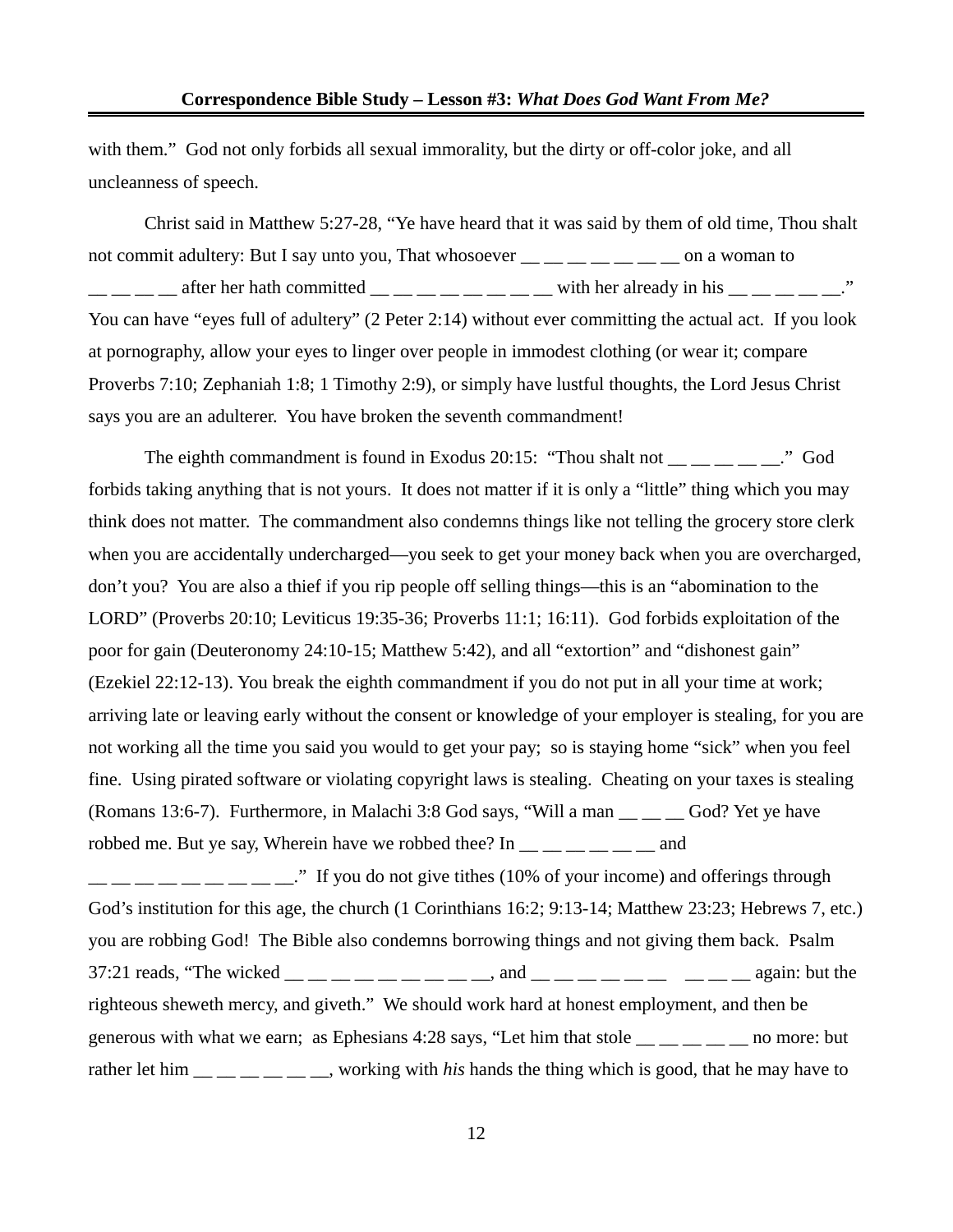give to him that needeth." God forbids all dishonest gain in the eighth commandment. If you have stolen anything, you are guilty!

The ninth commandment is found in Exodus 20:16: "Thou shalt not bear  $\frac{1}{\sqrt{2}}$   $\frac{1}{\sqrt{2}}$  $\frac{1}{1}$   $\frac{1}{1}$   $\frac{1}{1}$   $\frac{1}{1}$  against thy neighbour." To "bear false witness" is to lie. Proverbs 6:16-19 tells us that "the LORD [doth] hate . . . a lying tongue . . . [and] a false witness that speaketh lies." In fact, Revelation 21:8 informs us that "all liars . . . shall have their part in the lake which burneth with fire and brimstone: which is the second death." John 8:44 tells us that "the devil . . . is a liar, and the father of it," so when you lie, you act like the devil. In contrast, God is a "God of truth" (Deuteronomy 32:4; Psalm 31:5), One who "cannot lie" (Titus 1:2). You break the ninth commandment not only by boldfaced lies, but also by "white" lies, twisting or coloring the facts a bit, such as saying that someone looked good when you did not think that was the case, saying on the phone that someone was not home when he was, and so on. The commandment also forbids slander, gossip, and other sorts of speech that falsely attack people. You also bear false witness if you tell only part of the truth and cover up the rest to make yourself look good and mislead people. The Son of God is "the faithful and true witness" (Revelation 3:14), so to bear false witness is utterly contrary to His character, and a horrible sin before God. In Matthew 12:36, Christ warns, "But I say unto you, That  $\frac{m}{m}$   $\frac{m}{m}$   $\frac{m}{m}$  idle  $\frac{m}{m}$  that men shall speak, they shall give account thereof in the day of judgment." If you have ever borne false witness, you are guilty!

The tenth commandment is found in Exodus 20:17: "Thou shalt not  $\frac{1}{1}$   $\frac{1}{1}$   $\frac{1}{1}$   $\frac{1}{1}$   $\frac{1}{1}$   $\frac{1}{1}$ neighbour's house, thou shalt not covet thy neighbour's wife, nor his manservant, nor his maidservant, nor his ox, nor his ass, nor any thing that *is* thy neighbour's." To covet is to desire what God has not provided for you or be dissatisfied with what you have. It is to see someone else's house, or car, or clothes, or spouse, and to say, "Why does he get that, and I don't?" When other people receive good things, you should be happy about it, and you should never rejoice because disaster or trouble comes to them (Job 31:29; Romans 12:15; 1 Corinthians 13:4). Hebrews 13:5 shows us that covetousness and contentment are opposites when it says, "*Let your* conversation [in KJV English, this word means "conduct"] *be* without  $\_\_$   $\_\_$   $\_\_$   $\_\_$   $\_\_$   $\_\_$   $\_\_$   $\_\_$   $\_\_$  *s ond be*  $\_\_$   $\_\_$   $\_\_$  with such things as ye have: for he hath said, I will never leave thee, nor forsake thee." Read 1 Timothy 6:6-10. Verse eight commands, "having  $\_\_\_\_\_$  and  $\_\_\_\_\_\_\_$  and  $\_\_\_\_\_\_$  let us be therewith content."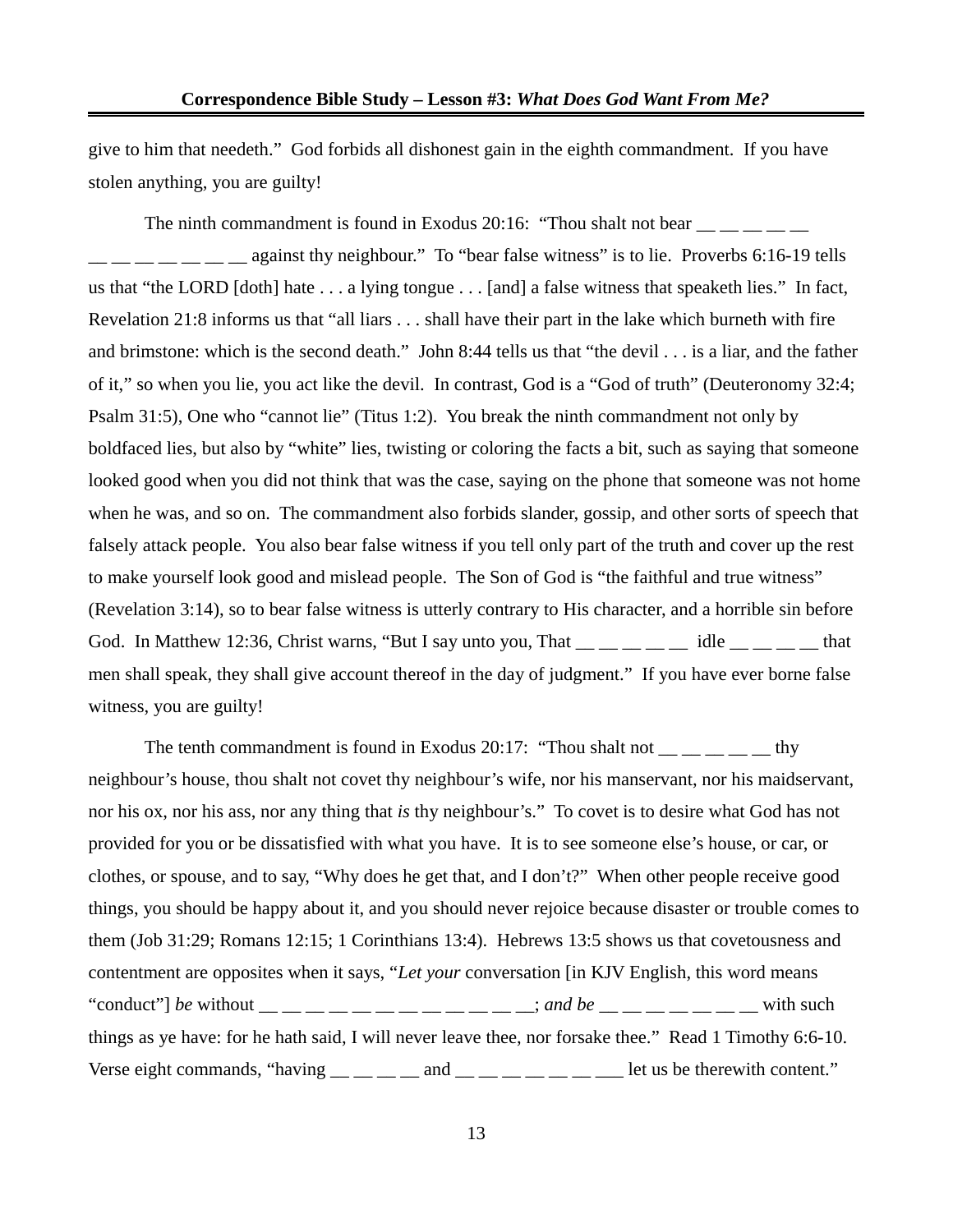Gambling is certainly based on covetousness; out of a lust for wealth and a dissatisfaction with what God has provided for you, it hopes to take the money or other goods supplied by others without honest work (compare 2 Thessalonians 3:10-12; Ephesians 4:28). Covetousness is associated with envy, which God calls "earthly, sensual, devilish" (James 3:14-16). Covetousness also leads to complaining, against which God warns in 1 Corinthians 10:10: "Neither \_\_ \_ \_ \_ \_ \_ \_ ye, as some of them also  $\frac{1}{1}$   $\frac{1}{1}$   $\frac{1}{2}$   $\frac{1}{2}$   $\frac{1}{2}$   $\frac{1}{2}$   $\frac{1}{2}$   $\frac{1}{2}$   $\frac{1}{2}$   $\frac{1}{2}$   $\frac{1}{2}$   $\frac{1}{2}$   $\frac{1}{2}$   $\frac{1}{2}$   $\frac{1}{2}$   $\frac{1}{2}$   $\frac{1}{2}$   $\frac{1}{2}$   $\frac{1}{2}$   $\frac{1}{2}$   $\frac{1}{2}$   $\frac{1}{2}$  best for you (Matthew 6:25-34). When you wish for what God has not given you, you attack His goodness, and declare He is not caring, and is unjust towards you. This is why Colossians 3:5 states "covetousness . . .is idolatry." When you are covetous, you break the first and second commandments as well as the tenth commandment. Ephesians 5:5 reads, "For this ye know, that no whoremonger, nor unclean person, nor covetous man, who is an idolater, hath any inheritance in the kingdom of Christ and of God." Have you always been fully content with your own condition, and happy with the prosperity of others, without any envy of what is theirs? If not, you are guilty of breaking the tenth commandment!

The ten commandments do not cover all that God demands of you. Romans 1:18 tells us that "the wrath of God is revealed from heaven against \_\_ \_\_ \_\_ ungodliness and unrighteousness of men," not just violations of the ten commandments. If you read Romans 1:19-32, you will see that many other sins are mentioned. For example, Romans 1:29-31 mentions "unrighteousness, fornication, wickedness, covetousness, maliciousness . . . envy, murder, debate, deceit, malignity; [being] whisperers, backbiters, haters of God, despiteful, proud, boasters, inventors of evil things, disobedient to parents, without understanding, covenantbreakers, without natural affection, implacable, [and] unmerciful." Read that list carefully, pausing for a moment over each sin that is listed. Are you guilty of any of them? Romans 1:32 tells us that "the judgment of God [is] that they which commit such things are  $\frac{1}{1}$   $\frac{1}{1}$   $\frac{1}{1}$   $\frac{1}{1}$   $\frac{1}{1}$   $\frac{1}{1}$   $\frac{1}{1}$   $\frac{1}{1}$   $\frac{1}{1}$   $\frac{1}{1}$   $\frac{1}{1}$   $\frac{1}{1}$   $\frac{1}{1}$   $\frac{1}{1}$   $\frac{1}{1}$   $\frac{1}{1}$   $\frac{1}{1}$   $\frac{1}{1}$   $\frac{1}{1}$   $\frac{1}{1}$   $\frac{1}{1}$  beverages; Proverbs 20:1 reads, "<sub>\_\_\_\_\_</sub> \_\_ *is* a mocker, \_\_ \_\_ \_\_ \_\_ \_\_ \_\_ \_\_ \_\_ \_\_ is raging: and whosoever is deceived thereby is not wise" (cf. Proverbs 23:29-35; Leviticus 10:9-11; Hosea 4:11). Habakkuk 2:15 warns, "Woe unto him that giveth his neighbor drink," so giving alcoholic beverages to others by selling them, passing them to others at meals, or in any other way helping others drink, brings God's curse. The Bible also states that "whatsoever is not of faith is sin"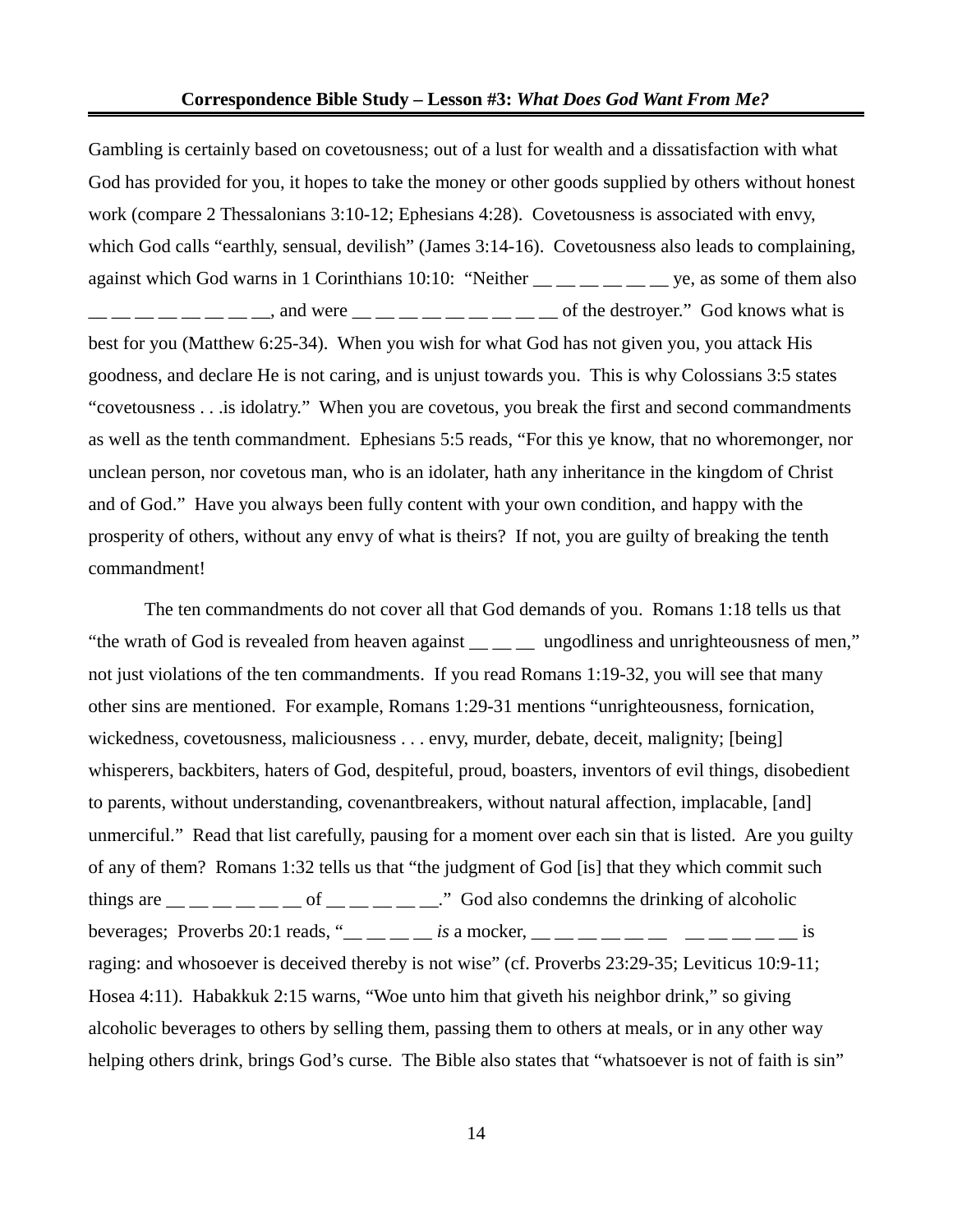(Romans 14:23). Many other commands are also found in the 31,101 verses and 791,328 words of the Bible.

One day a man asked the Lord Jesus Christ what the greatest commandment was in the whole law. In Matthew 22:37-40, "Jesus said unto him, Thou shalt  $\frac{1}{1}$   $\frac{1}{1}$   $\frac{1}{1}$   $\frac{1}{1}$  the  $\frac{1}{1}$   $\frac{1}{1}$  $\frac{1}{1}$   $\frac{1}{1}$   $\frac{1}{1}$   $\frac{1}{1}$  with all thy  $\frac{1}{1}$   $\frac{1}{1}$   $\frac{1}{1}$   $\frac{1}{1}$   $\frac{1}{1}$   $\frac{1}{1}$   $\frac{1}{1}$   $\frac{1}{1}$   $\frac{1}{1}$   $\frac{1}{1}$   $\frac{1}{1}$   $\frac{1}{1}$   $\frac{1}{1}$   $\frac{1}{1}$   $\frac{1}{1}$   $\frac{1}{1}$   $\frac{1}{1}$ \_\_ \_\_ \_\_ \_\_. This is the first and great commandment. And the second *is* like unto it, Thou shalt  $\frac{1}{1}$   $\frac{1}{1}$   $\frac{1}{1}$   $\frac{1}{1}$   $\frac{1}{1}$   $\frac{1}{1}$   $\frac{1}{1}$   $\frac{1}{1}$   $\frac{1}{1}$   $\frac{1}{1}$   $\frac{1}{1}$   $\frac{1}{1}$   $\frac{1}{1}$   $\frac{1}{1}$   $\frac{1}{1}$   $\frac{1}{1}$   $\frac{1}{1}$   $\frac{1}{1}$   $\frac{1}{1}$   $\frac{1}{1}$   $\frac{1}{1}$   $\frac{1}{1}$  and the prophets." Perfect love for God with all you are, which brings perfect obedience (John 14:15), and perfect love for all mankind, which will lead you to even "Love your enemies, bless them that curse you, do good to them that hate you, and pray for them which despitefully use you, and persecute you" (Matthew 5:44), is what the Lord demands of you. A lack of this love makes your sins far worse, and unless this sort of love motives all your attempts at obedience, all your "good" is also sin (1 Corinthians 13:1-3).

Remember that the standard God has revealed in His Law reflects who He is; He commands you to be holy because He is holy. This is why Matthew 5:48 commands, "Be ye therefore , even as your extended which is in heaven is perfect." God orders you to be as sinless and righteous as He is. He will accept nothing less than this. He will allow no sin of any kind in His presence; "there shall in no wise enter into [heaven] any thing that defileth, neither *whatsoever* worketh abomination" (Revelation 21:27). You cannot hope to get by with keeping as much as you can but continuing to break some of His commandments: "For whosoever shall keep the  $\frac{1}{1}$  \_ \_ \_ \_ law, and yet offend in \_ \_ \_ *\_ point*, he is guilty of all" (James 2:10). God has given you His Law, and He demands that it be obeyed perfectly. Perfect obedience will be the inflexible standard when you stand before Him.

## **God's Law:**

## **Results of obedience and disobedience**

If you are entirely free from sin in your nature, thoughts, and acts, in all that you are, so that you are perfect, even as God the Father is perfect (Matthew 5:48), you will have life with God. Leviticus 18:5 reads, "Ye shall therefore keep my statutes, and my judgments: which if a man do, he shall live in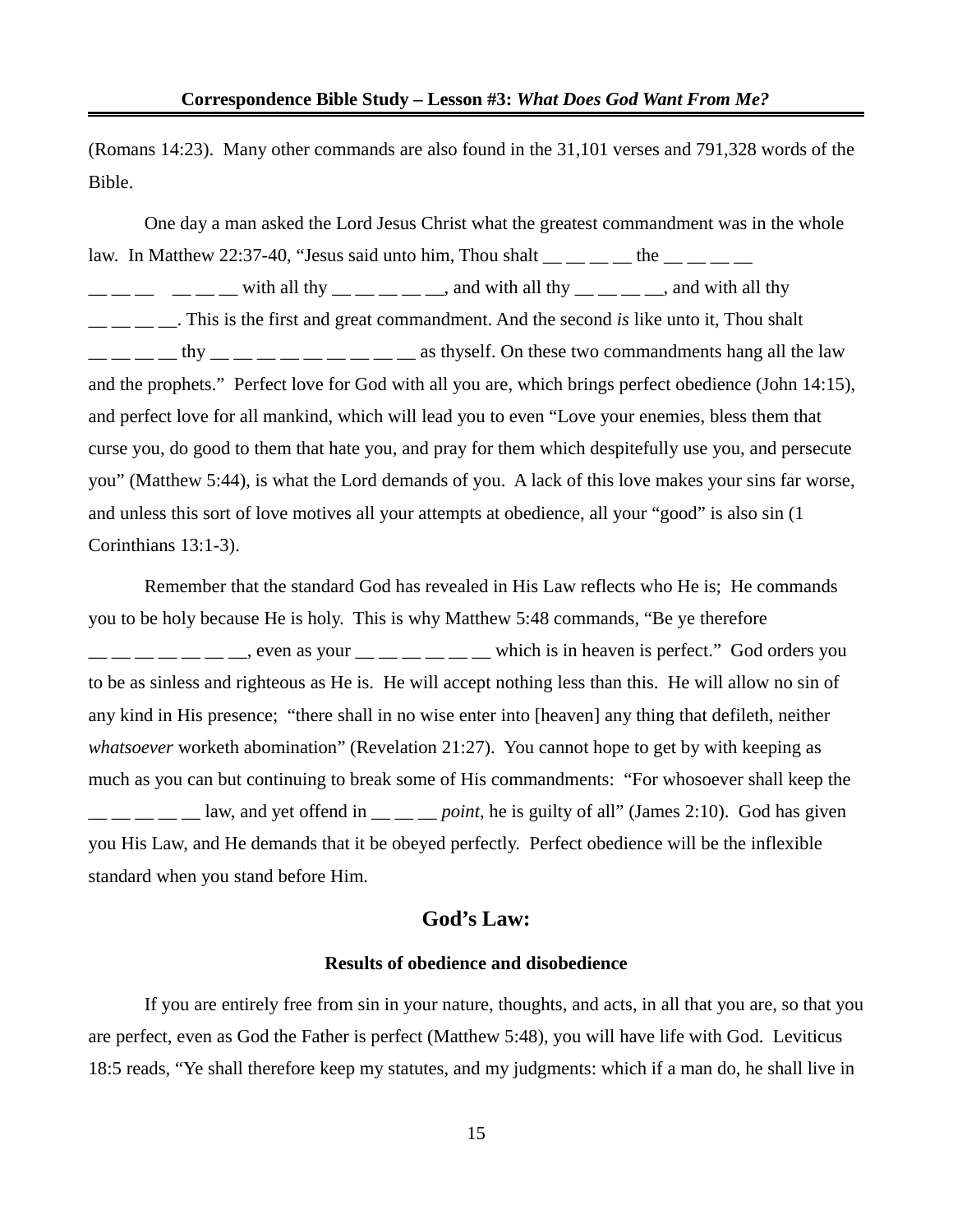them: I *am* the LORD." In Matthew 19:16, a man came to the Lord Jesus and "said unto him, Good Master, what  $\frac{1}{\sqrt{2}}$   $\frac{1}{\sqrt{2}}$   $\frac{1}{\sqrt{2}}$   $\frac{1}{\sqrt{2}}$  shall I  $\frac{1}{\sqrt{2}}$ , that I may have eternal life?" In reply, the Lord told him that he was sinful, since only God was good, and if he wished for heaven through doing good things he must perfectly "keep the commandments" (Matthew 19:17), and then listed some of them (Matthew 19:18-22). For those whom God views as holy and sinless He promises a tremendous reward. Immediately upon their death they are "present with the Lord" (2 Corinthians 5:8; cf. Philippians 1:23; Hebrews 12:22-23) in heaven, in unimaginable glory and joy. They remain with the Lord in heaven until the time described in 1 Thessalonians 4:16-17, when "the Lord himself shall descend from heaven with a shout, with the voice of the archangel, and with the trump of God: and the dead in Christ shall rise first: then we which are alive *and* remain shall be caught up together with them in the clouds, to meet the Lord in the air: and so shall we ever be with the Lord." At that time those whose spirits are already in heaven will receive their bodies again, and God's people then living on the earth will be caught up to the clouds to be with the Lord without ever facing death. (The resurrection of the saved dead, and catching up of living believers, could happen at any moment—it could happen today! As Luke 12:40 says, "Be ye therefore  $\_\_\_\_\_\_\_\_\$ also: for the Son of man  $\frac{1}{1}$   $\frac{1}{1}$   $\frac{1}{2}$   $\frac{1}{2}$  at an hour when ye  $\frac{1}{2}$   $\frac{1}{2}$   $\frac{1}{2}$   $\frac{1}{2}$   $\frac{1}{2}$   $\frac{1}{2}$   $\frac{1}{2}$   $\frac{1}{2}$   $\frac{1}{2}$   $\frac{1}{2}$   $\frac{1}{2}$   $\frac{1}{2}$   $\frac{1}{2}$   $\frac{1}{2}$   $\frac{1}{2}$   $\frac{1}{2}$   $\$ people from the earth, a seven year period of terrible judgment on the wicked, who are left behind, follows, as described in Revelation chapters four through nineteen. Then Jesus Christ returns with His people, the "armies which were in heaven," to set up His kingdom on the earth, as described in Revelation 19:11-16: "And I saw  $\frac{m}{m}$   $\frac{m}{m}$   $\frac{m}{m}$  opened, and behold a white horse; and he that sat upon him *was* called Faithful and True, and in \_\_ \_\_ \_\_ \_\_ \_\_ \_\_ \_\_ \_\_ \_\_ \_\_ \_\_ he doth judge and make war. His eyes *were* as a flame of fire, and on his head *were* many  $\frac{1}{1}$  \_\_ \_ \_ \_ \_ \_ \_ \_; and he had a name written, that no man knew, but he himself. And he *was* clothed with a vesture dipped in blood: and his name is called The Word of God [This is Jesus Christ; see John 1:1-18]. And the armies *which were* in heaven  $\frac{1}{1-\frac{1}{1-\frac{1}{1-\frac{1}{1-\frac{1}{1-\frac{1}{1-\frac{1}{1-\frac{1}{1-\frac{1}{1-\frac{1}{1-\frac{1}{1-\frac{1}{1-\frac{1}{1-\frac{1}{1-\frac{1}{1-\frac{1}{1-\frac{1}{1-\frac{1}{1-\frac{1}{1-\frac{1}{1-\frac{1}{1-\frac{1}{1-\frac{1}{1-\frac{1}{1-\frac{1}{1-\frac{1}{1-\frac{1}{1-\frac{1}{1-\frac{1}{1-\frac{1}{1-\frac{1}{1-\frac{1}{1-\frac{1}{1$ clean. And out of his mouth goeth a sharp sword, that with it he should  $\_\_\_\_\_\_\_\_$  the nations: and he shall \_\_ \_\_ \_\_ them with a rod of iron: and he treadeth the winepress of the fierceness and wrath of Almighty God. And he hath on *his* vesture and on his thigh a name written, **DEXINGS**, AND  $\_\_\_\_\_\_\_\_\$  OF LORDS." The Son of God will then kill all the wicked people who are still alive after the seven years of judgment (Revelation 19:21), and rule the earth from Jerusalem for a thousand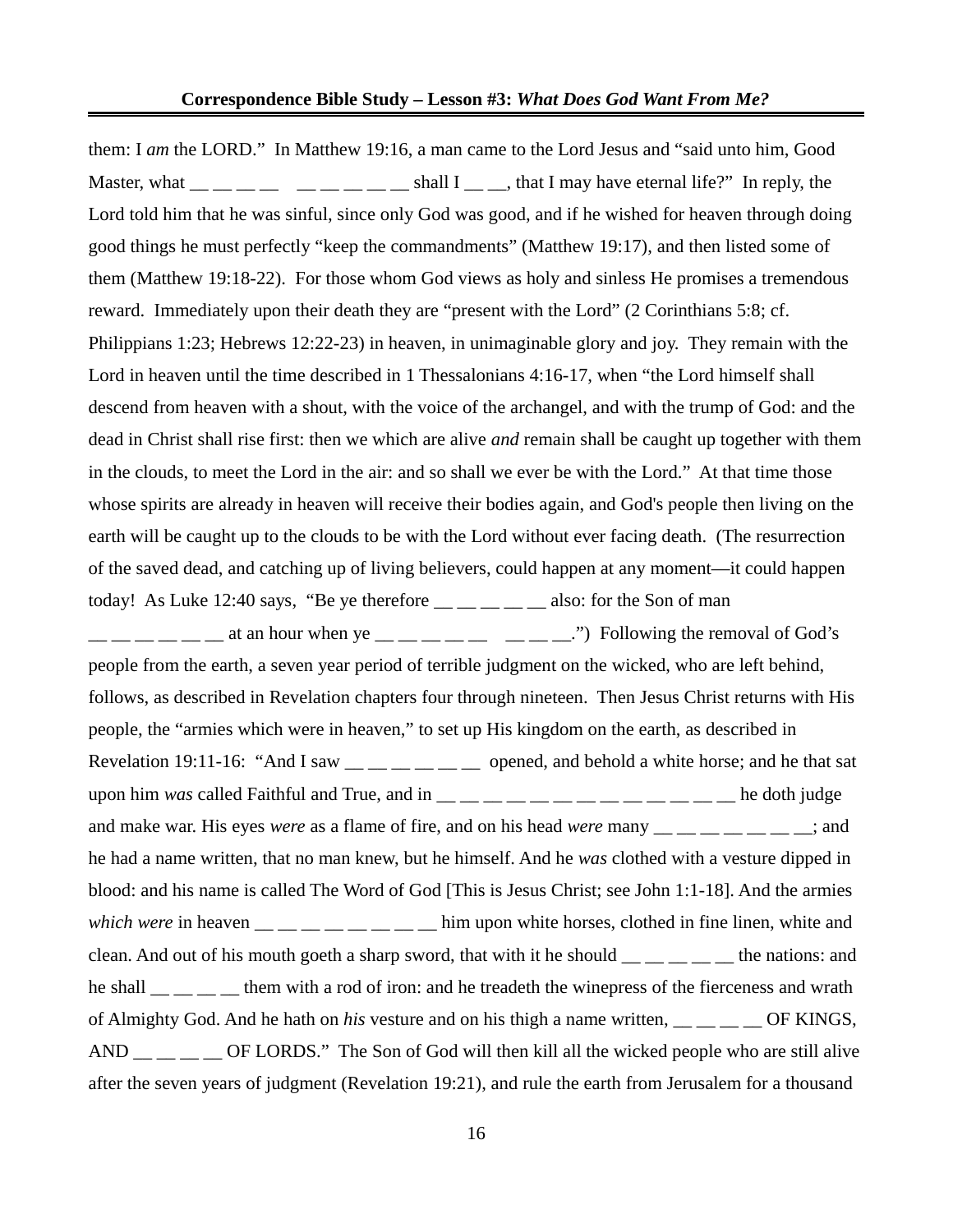#### **Correspondence Bible Study – Lesson #3:** *What Does God Want From Me?*

years with His people (Revelation 20:1-6; cf. Isaiah 2:1-5; 11:1-16; Zechariah 14), in a time of incredible peace and prosperity. At the end of this period, after the final condemnation of all the lost, He will create "a new heaven and a new earth" (Revelation 21:1) where He will dwell with them forever, as described in Revelation 21-22. They will live in "the holy city, new Jerusalem" (Revelation 21:2) where, as Revelation 21:3-4 states, "the tabernacle of God *is* with men, and he will  $\frac{1}{1}$   $\frac{1}{1}$   $\frac{1}{1}$   $\frac{1}{1}$   $\frac{1}{1}$   $\frac{1}{1}$  them, and they shall be his people, and God himself shall be with them, *and be* their God. And God shall wipe away all tears from their eyes; and there shall be  $\frac{1}{1}$   $\frac{1}{1}$   $\frac{1}{1}$   $\frac{1}{1}$   $\frac{1}{1}$   $\frac{1}{1}$   $\frac{1}{1}$   $\frac{1}{1}$   $\frac{1}{1}$   $\frac{1}{1}$   $\frac{1}{1}$   $\frac{1}{1}$   $\frac{1}{1}$   $\frac{1}{1}$   $\frac{1}{1}$   $\frac{1}{1}$   $\frac{1}{1}$   $\frac{1}{1}$   $\frac{1}{1}$   $\frac{1}{1}$   $\frac{1}{1}$   $\frac{1}{1}$  any more  $\frac{1}{\sqrt{2}}$   $\frac{1}{\sqrt{2}}$ : for the former things are passed away." They shall "inherit all things" (Revelation 21:7). The gates, walls, and foundations of this place are precious stones, pearls, and gold, of incredible beauty and glory (Revelation 21:12-21); even "the street of the city [is] pure gold, as it were transparent glass" (Revelation 21:21)! Furthermore, "the Lord God Almighty and the Lamb are the temple of it. And the city had no need of the sun, neither of the moon, to shine in it: for the \_\_ \_\_ \_\_ \_\_ \_\_ of \_\_ \_\_ \_\_ did lighten it, and the \_\_ \_\_ \_\_ \_\_ [Jesus Christ, John 1:29, 36] *is* the thereof" (Revelation 21:22-23). In that wonderful place, "there shall be no more  $\frac{1}{1}$   $\frac{1}{1}$   $\frac{1}{1}$   $\frac{1}{1}$   $\frac{1}{1}$  but the  $\frac{1}{1}$   $\frac{1}{1}$   $\frac{1}{1}$   $\frac{1}{1}$  of God and of the Lamb shall be in it; and his  $\frac{1}{1}$   $\frac{1}{1}$   $\frac{1}{1}$   $\frac{1}{1}$   $\frac{1}{1}$   $\frac{1}{1}$   $\frac{1}{1}$   $\frac{1}{1}$   $\frac{1}{1}$   $\frac{1}{1}$   $\frac{1}{1}$   $\frac{1}{1}$   $\frac{1}{1}$   $\frac{1}{1}$   $\frac{1}{1}$   $\frac{1}{1}$   $\frac{1}{1}$   $\frac{1}{1}$   $\frac{1}{1}$   $\frac{1}{1}$   $\frac{1}{1}$   $\frac{1}{1}$  *be* in their foreheads. And there shall be no night there; and they need no candle, neither light of the sun; for the Lord God giveth them light: and  $\_\_\_\_\_\_$ shall  $\_\_\_\_\_\_$ for ever and ever" (Revelation 22:3-5). This is the eternal happiness of those who belong to God.

However, if God sees any sin in you at all, you are under His curse. Deuteronomy 27:26 reads, "Cursed *be* he that confirmeth not all the words of this law to do them. And all the people shall say, Amen." Galatians 3:10 states, "For as many as are of the works of the law are under the curse: for it is written, Cursed *is* every one that  $\frac{1}{\sqrt{2}}$  \_ \_ \_ \_ \_ \_ \_ \_ \_ \_ not in \_ \_ \_ things which are written in the book of the law to do them." The Law pronounces damnation for everything less than perfect obedience. Deuteronomy 28:15-68 lists the terrible judgments that Jehovah promised to bring upon Israel if the nation did not perfectly obey all that He commanded them. "Cursed *shalt* thou *be* in the city, and cursed *shalt* thou *be* in the field. Cursed *shall be* thy basket and thy store. Cursed *shall be* the fruit of thy body, and the fruit of thy land, the increase of thy kine, and the flocks of thy sheep.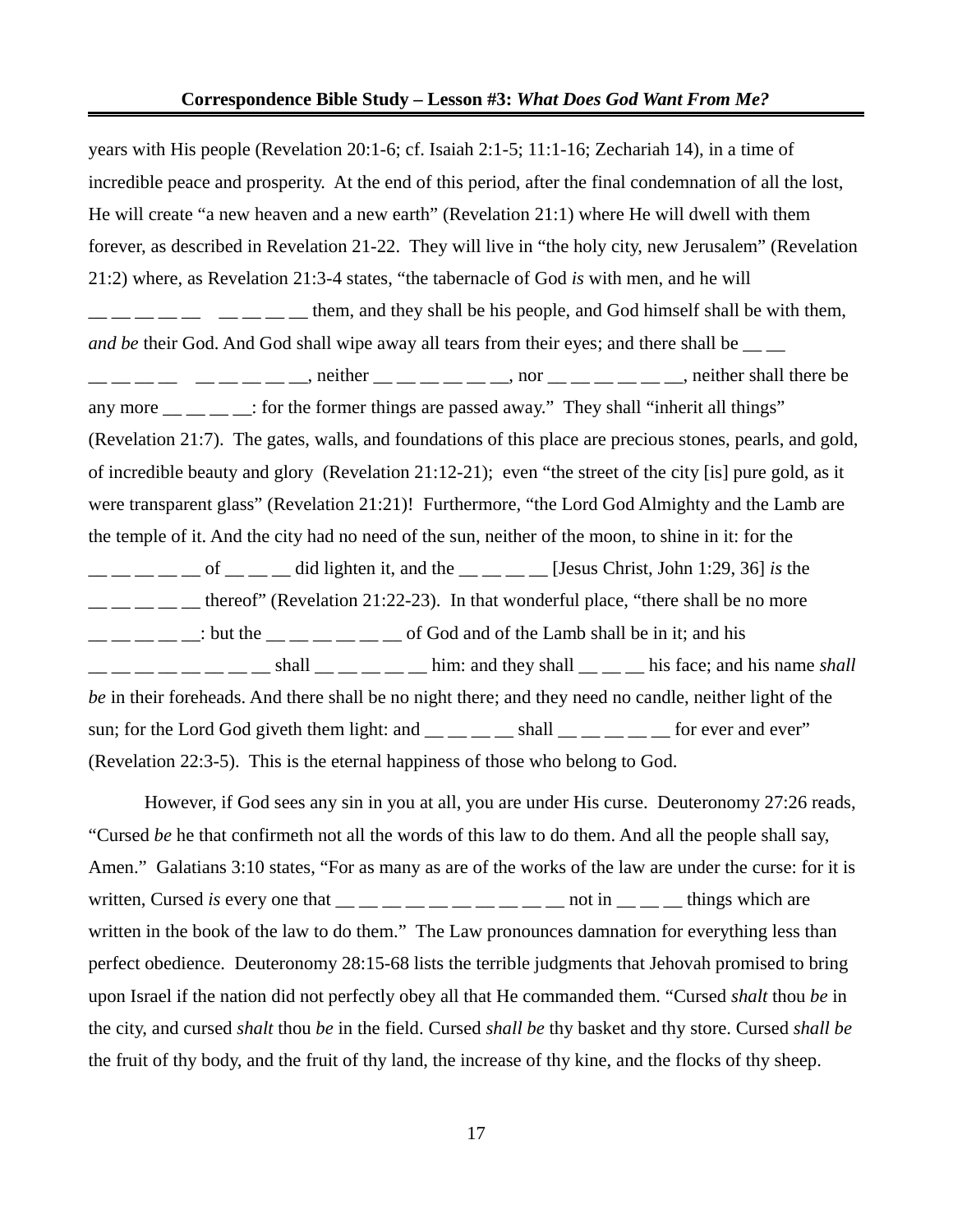Cursed *shalt* thou *be* when thou comest in, and cursed *shalt* thou *be* when thou goest out" (Deuteronomy 28:16-20). Romans 6:23 tells us that "the  $\_\_$   $\_\_$   $\_\_$  of  $\_\_$   $\_\_$  is  $\_\_$   $\_\_$   $\_\_$  ; but the gift of God *is* eternal life through Jesus Christ our Lord." If you have a job, and put in your hours, you deserve your paycheck, your "wages." Romans 6:23 tells us that what you have earned for your sin is death. Notice that God does not say that the wages of a few really big sins is death but the rest are not that bad, or the wages of lots and lots of sins is death. God says "sin," not "sins"; the word is singular, not plural. If you have ever broken God's Law in any way, He says that you deserve death, and the penalty must be paid. You are in a state of spiritual death; Ephesians 2:5 speaks of being " $\frac{1}{2}$   $\frac{1}{2}$  in sins." Spiritual death is separation from God because of your sin. Physical death is also a result of sin. Before sin entered the world, there was no physical death (Romans 5:12-19), but now God tells mankind that "dust thou *art*, and unto dust shalt thou return" (Genesis 3:19). Physical death is the separation of the soul and spirit from the body (Genesis 35:18; Acts 7:59-60, etc.). Those that die physically while in a state of spiritual death will face "the lake which burneth with fire and brimstone: which is the \_\_ \_\_ \_\_ \_\_ \_\_ \_\_ death." (Revelation 21:8; cf. Revelation 2:11, 20:14). The second death is separation from God forever in a state of conscious and unbearable fiery torment.<sup>[4](#page-17-0)</sup>

If you have not fully and perfectly fulfilled God's Law, you face a future more terrible than anything you can imagine. As soon as you die physically (Luke 16:22-23; cf. Hebrews 9:27), you will be "cast into  $\frac{1}{1}$   $\frac{1}{1}$   $\frac{1}{1}$   $\frac{1}{1}$   $\frac{1}{1}$   $\frac{1}{1}$   $\frac{1}{1}$   $\frac{1}{1}$   $\frac{1}{1}$  where their worm dieth not, and the fire is not quenched" (Mark 9:47-48). You will stay in this "place of torment" (Luke 16:28) without any hope of escape, for between you and the righteous there will be a "great gulf fixed" so that you cannot "come from thence" (Luke 16:26)—the Bible does not teach a "purgatory" where people who die worthy of punishment have their sins purged away until they are clean enough to enter heaven. You will suffer in "unquenchable fire" (Matthew 3:12), and will "dwell with the devouring fire . . . with everlasting burnings" (Isaiah 33:14; Matthew 25:31; Jude 7). Every sin deserves eternal punishment, so you will, from day to day, week to week, year to year, century to century, millennium to millennium, and for all eternity, be continually paying for your sins, but you will never pay the debt. God also describes the place of your eternal torment as "outer  $\underline{\hspace{1cm}}$   $\underline{\hspace{1cm}}$   $\underline{\hspace{1cm}}$   $\underline{\hspace{1cm}}$   $\underline{\hspace{1cm}}$   $\underline{\hspace{1cm}}$   $\underline{\hspace{1cm}}$   $\underline{\hspace{1cm}}$   $\overline{\hspace{1cm}}$   $\overline{\hspace{1cm}}$   $\underline{\hspace{1cm}}$   $\underline{\hspace{1cm}}$   $\underline{\hspace{1cm}}$   $\underline{\hspace{1cm}}$ 

<span id="page-17-0"></span><sup>4</sup> Some people deny the everlasting conscious torment of the wicked. They take certain verses from the Bible out of their context to support their view, and ignore other verses. If you have questions about the Biblical teaching that the lost face eternal torment, contact us, and we will help you understand what God has said about it.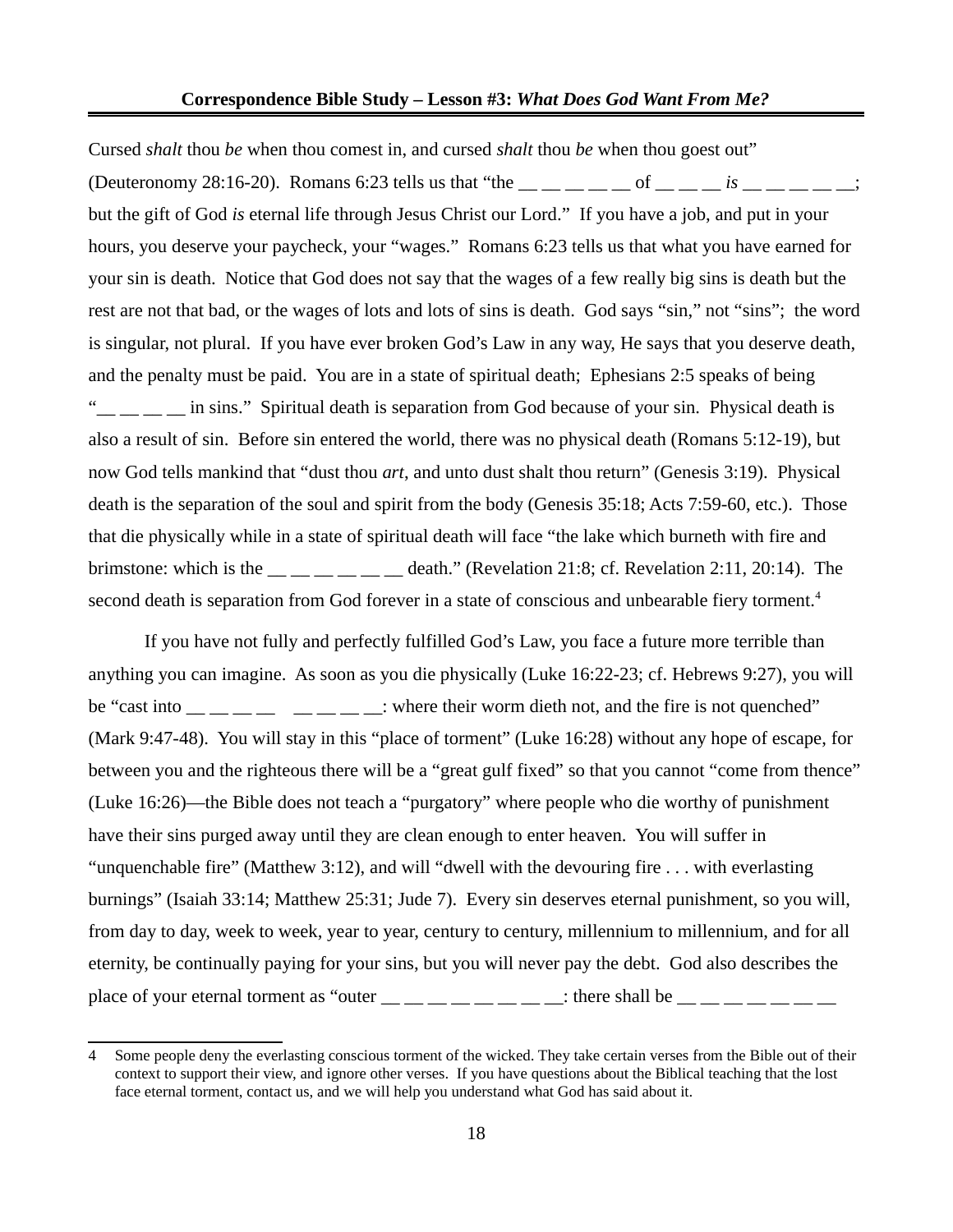and \_\_ \_\_ \_\_ \_\_ \_\_ \_\_ of teeth." (Matthew 8:12; cf. Matthew 22:13, 25:30). You will be in total darkness, and feel pain so intense that you will weep and "gnash" or grind your teeth in agony. You will "remember that thou in thy lifetime receivedst thy good things . . . but now . . . art tormented" (Luke 16:25). You will vividly and bitterly recollect all the good things you had in this life, which you will have no more forever. You will remember your material things, which "shall be a witness against you, and shall eat your flesh as it were fire" (James 5:3). You will remember warnings to get right with God, and your refusal to do so. Every good thing God gave you in this life will bring you a greater eternal curse (Luke 12:45-48). When the Lord Jesus Christ raises the righteous dead and catches up His people that are still alive from the earth, you will remain in hell. If Christ returns before your physical death, you will be left behind on earth to face the terrible judgments of the seven year period described in Revelation 4-19, such as locust-like creatures that will "not kill [men], but that they should be tormented five months: and their torment *was* as the torment of a scorpion, when he striketh a man. And in those days shall men seek death, and shall not find it; and shall desire to die, and death shall flee from them" (Revelation 9:5-6), and "[the sea] bec[oming] as the blood of a dead *man*: and every living soul d[ying] in the sea" (Revelation 16:3), and supernatural "horses . . . and them that sat on them, having breastplates of fire, and of jacinth, and brimstone: and the heads of the horses *were* as the heads of lions; and out of their mouth issued fire and smoke and brimstone. By these three was the third part of men killed, by the fire, and by the smoke, and by the brimstone, which issued out of their mouths. For their power is in their mouth, and in their tails: for their tails *were* like unto serpents, and had heads, and with them they do hurt" (Revelation 9:17-19). Even worse than all these plagues, if you miss the time when the righteous are caught up to be with the Lord, "God shall send [you] strong delusion, that [you] should believe a lie . . . [and] be damned" (2 Thessalonians 2:8-12); you will follow Satan and the Antichrist, and will either die during the seven years of judgment or will die at the end when Jesus Christ returns with His people to establish His kingdom on the earth (Matthew 5:5) and slaughters all the wicked who are left. You will remain in hell for the entire course of His glorious thousand-year reign (Revelation 20:5). You will then be raised to face your final condemnation, along with all the rest of the spiritually dead, as described in Revelation 20:11-15: "And I saw a great white throne, and him [Jesus Christ] that sat on it, from whose face the earth and the heaven fled away; and there was found no place for them. And I saw the \_\_ \_ \_ \_ \_ \_ small and great, stand before God; and the books were opened: and another book was opened, which is *the book* of life: and the dead were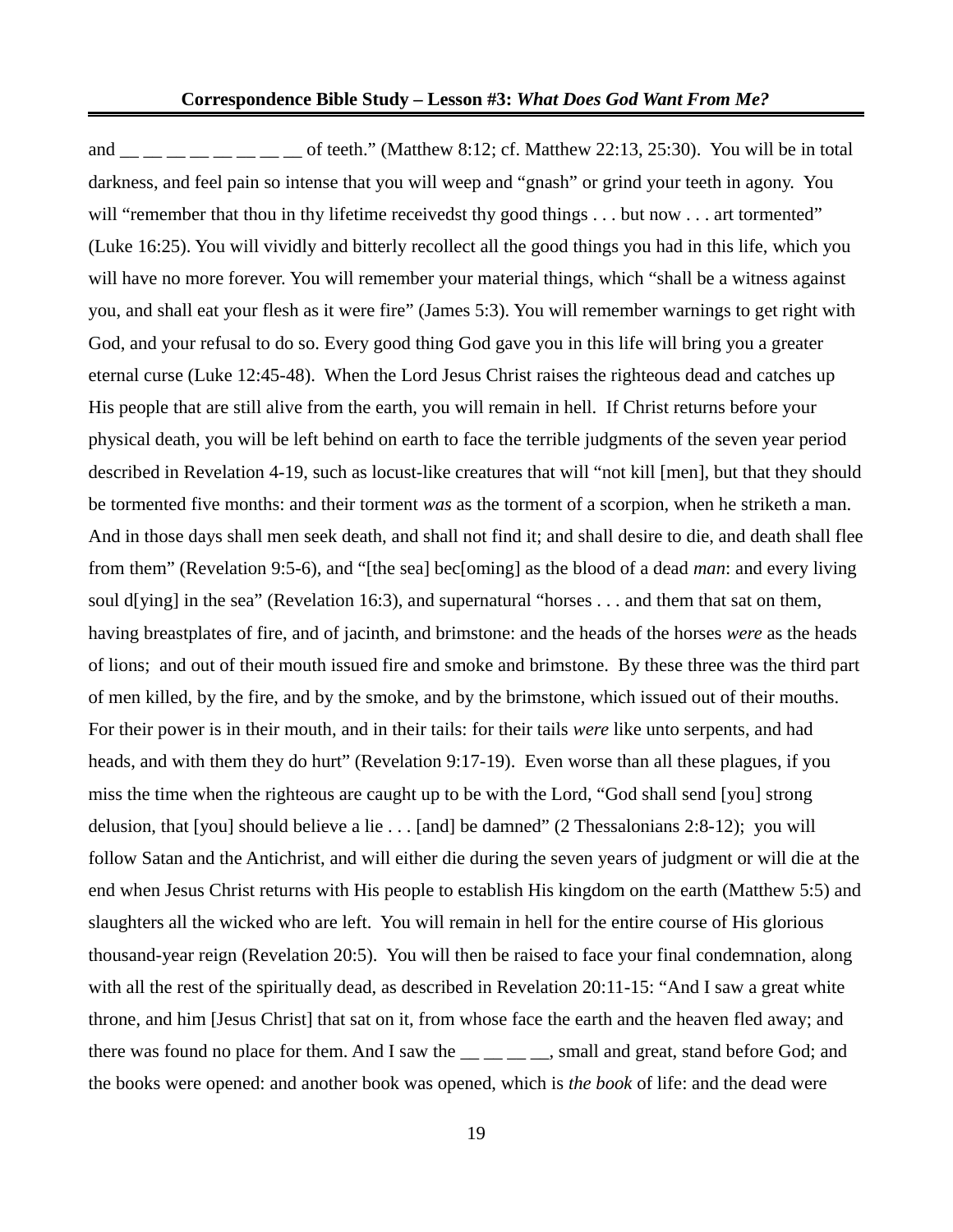$\frac{1}{1}$   $\frac{1}{1}$   $\frac{1}{1}$   $\frac{1}{1}$   $\frac{1}{1}$  out of those things which were written in the books, according to their works. And the sea gave up the dead which were in it; and death and hell delivered up the dead which were in them: and they were judged every man according to their . And death and hell were cast into the  $\frac{1}{1}$   $\frac{1}{1}$   $\frac{1}{1}$  of  $\frac{1}{1}$   $\frac{1}{1}$   $\frac{1}{1}$ . This is the  $\frac{1}{1}$   $\frac{1}{1}$   $\frac{1}{1}$   $\frac{1}{1}$   $\frac{1}{1}$   $\frac{1}{1}$   $\frac{1}{1}$   $\frac{1}{1}$   $\frac{1}{1}$   $\frac{1}{1}$   $\frac{1}{1}$   $\frac{1}{1}$   $\frac{1}{1}$   $\frac{1}{$  $\frac{1}{1-\frac{1}{1-\frac{1}{1-\frac{1}{1-\frac{1}{1-\frac{1}{1-\frac{1}{1-\frac{1}{1-\frac{1}{1-\frac{1}{1-\frac{1}{1-\frac{1}{1-\frac{1}{1-\frac{1}{1-\frac{1}{1-\frac{1}{1-\frac{1}{1-\frac{1}{1-\frac{1}{1-\frac{1}{1-\frac{1}{1-\frac{1}{1-\frac{1}{1-\frac{1}{1-\frac{1}{1-\frac{1}{1-\frac{1}{1-\frac{1}{1-\frac{1}{1-\frac{1}{1-\frac{1}{1-\frac{1}{1-\frac{1}{1-\frac{1}{1-\frac{1}{1-\frac{1}{1-\frac{1$ terror before Jesus Christ, you will feel like those who "said to the mountains and rocks, Fall on us, and hide us from the face of him that sitteth on the throne, and from the wrath of the Lamb: for the great day of his wrath is come; and who shall be able to stand?" (Revelation 6:15-17). You will have no place to flee—and you will not be able to stand, because everything that does not conform to God's standard of perfect holiness and sinlessness, all your sin, will be judged, and you will be condemned. Your judgment after Christ's thousand year earthly reign will not determine if you finally escape hell and enter heaven, for none in hell ever escape, and besides, you are "condemned already" (John 3:18), already under God's curse for your sins; your condemnation will not come wait until then—it is upon you today. Now, at this very moment, the infinite anger of the holy God of heaven burns against you, and you are already condemned for your sins! This judgment will simply show to all creation the Lord's glorious justice in your damnation. After your final doom is pronounced, you will be cast into the lake of fire, where you will be tormented forever and ever. Revelation 14:10-11 states, "The same shall drink of the wine of the  $\frac{m}{m}$  \_\_ \_ \_ \_ of God, which is poured out without mixture into the cup of his indignation; and he shall be  $\_\_$   $\_\_$   $\_\_$   $\_\_$   $\_\_$  with  $\_\_$   $\_\_$  and  $\frac{1}{1}$   $\frac{1}{1}$   $\frac{1}{1}$   $\frac{1}{1}$   $\frac{1}{1}$  in the presence of the holy angels, and in the presence of the Lamb: and the smoke of their torment ascendeth up  $\_\_\_\_\_\_\_\_\_$   $\_\_\_\_\_\_$  and  $\_\_\_\_\_\_\_$ : and they have  $\_\_\_\_\$  $\Box$   $\Box$   $\Box$  day nor night, who worship the beast and his image, and whosoever receiveth the mark of his name [note that only a particular group of lost people are warned in this passage, but the pronounced punishment is something all the lost will experience, Psalm 11:5-6]." Romans 9:22 states that on the "vessels of wrath fitted to destruction," all lost people, God is "willing to \_\_ \_\_ \_\_ \_\_ *his* wrath, and to make his power  $\frac{m}{m}$   $\frac{m}{m}$   $\frac{m}{m}$ . Just as God has determined to show the greatness of His goodness, mercy, and love upon those that are with Him forever, He has purposed to show to all the infinite weight of His unrestrained wrath, fury, and fierceness upon the damned, whom He hates (Psalm 5:5; 11:5). You will know "the fierceness and wrath of Almighty God" (Revelation 19:15)—what He who created the universe out of nothing can do when He uses His power against you, when He "will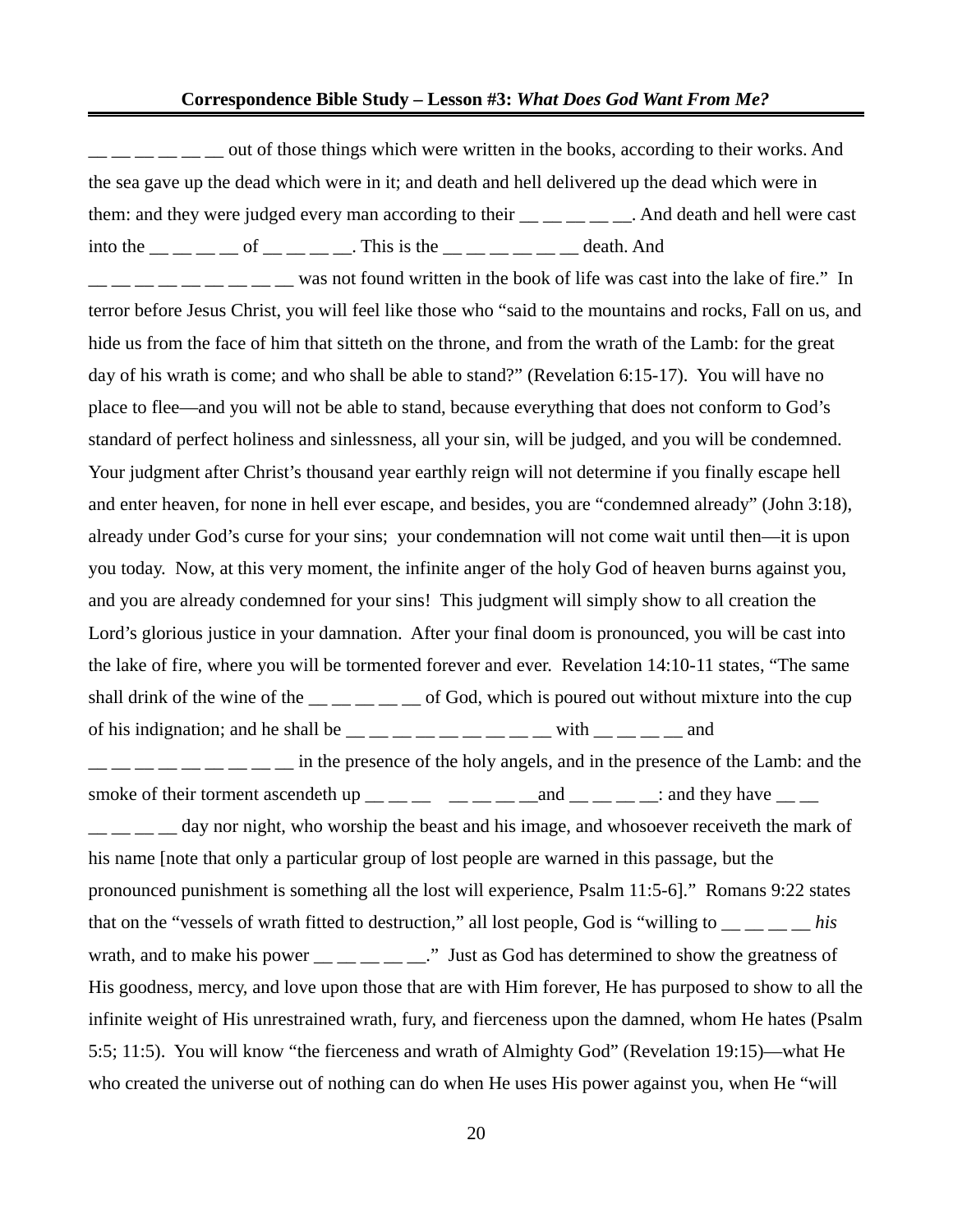rejoice over you to destroy you" (Deuteronomy 28:63). In that day God will say, "I also will laugh at your calamity; I will mock when your fear cometh; when your fear cometh as desolation, and your destruction cometh as a whirlwind; when distress and anguish cometh upon you" (Proverbs 1:26-27). Each and every sin that you commit deserves, by itself, this eternal punishment. We have seen that God promises His blessing and eternal life for sinless obedience to His Law, and His curse and the lake of fire for any disobedience to it.

## **God's Law:**

#### **How Come I Don't Match Up?**

When you compare yourself to God's Law, it is obvious that you simply do not match up to His standard. This was Christ's point when, in the Matthew 19:16-22 passage quoted earlier, He said to the man who had asked Him what he could do to inherit eternal life that "there is none good but one, *that is*, God." The Bible says in Romans 3:23 that "all have \_\_ \_ \_ \_ \_ \_ \_ \_, and come short of the glory of God." 1 John 1:8 states, "If we say that we have no sin, we deceive ourselves, and the truth is not in us." Why is this the case—why is it that no one obeys God's Law perfectly, and so earns eternal life?

The Bible tells us that God created everything "very good" (Genesis 1:31). After creating the rest of the universe, God made the first man, Adam, from the dust of the ground (Genesis 2:7; cf. Genesis 1:1-2:25), then made his wife Eve (Genesis 2:21-25). The whole human race came from Adam and Eve (Genesis 3:20; 1 Corinthians 15:45). When the Lord created Adam, He "took the man, and put him into the garden of Eden to dress it and to keep it [that is, to care for it]" (Genesis 2:15). In this garden, "the LORD God commanded the man, saying, Of every tree of the garden thou mayest freely eat: but of the tree of the knowledge of good and evil, thou  $\frac{1}{1}$   $\frac{1}{1}$   $\frac{1}{1}$   $\frac{1}{1}$   $\frac{1}{1}$   $\frac{1}{1}$   $\frac{1}{1}$   $\frac{1}{1}$   $\frac{1}{1}$  for in the day that thou eatest thereof thou shalt surely  $\_\_\_\_$ " (Genesis 2:16-17). God had provided a rich abundance for Adam and Eve, which they could "freely eat" from, but He tested their obedience through requiring that they not eat from one tree out of all those in the garden. The first man and woman, since God created them good, had the ability to obey this command of God. However, they disobeyed, ate of the fruit of that forbidden tree, and plunged the human race into sin (Genesis 3:1-6).

Read Romans 5:12-19. Verse twelve tells us that "by one man \_\_\_\_\_\_ entered into the world, and death by sin, and so death  $\_\_\_\_\_\_\_\_\_\_\$  upon  $\_\_\_\_\$ men, for that all have sinned." Adam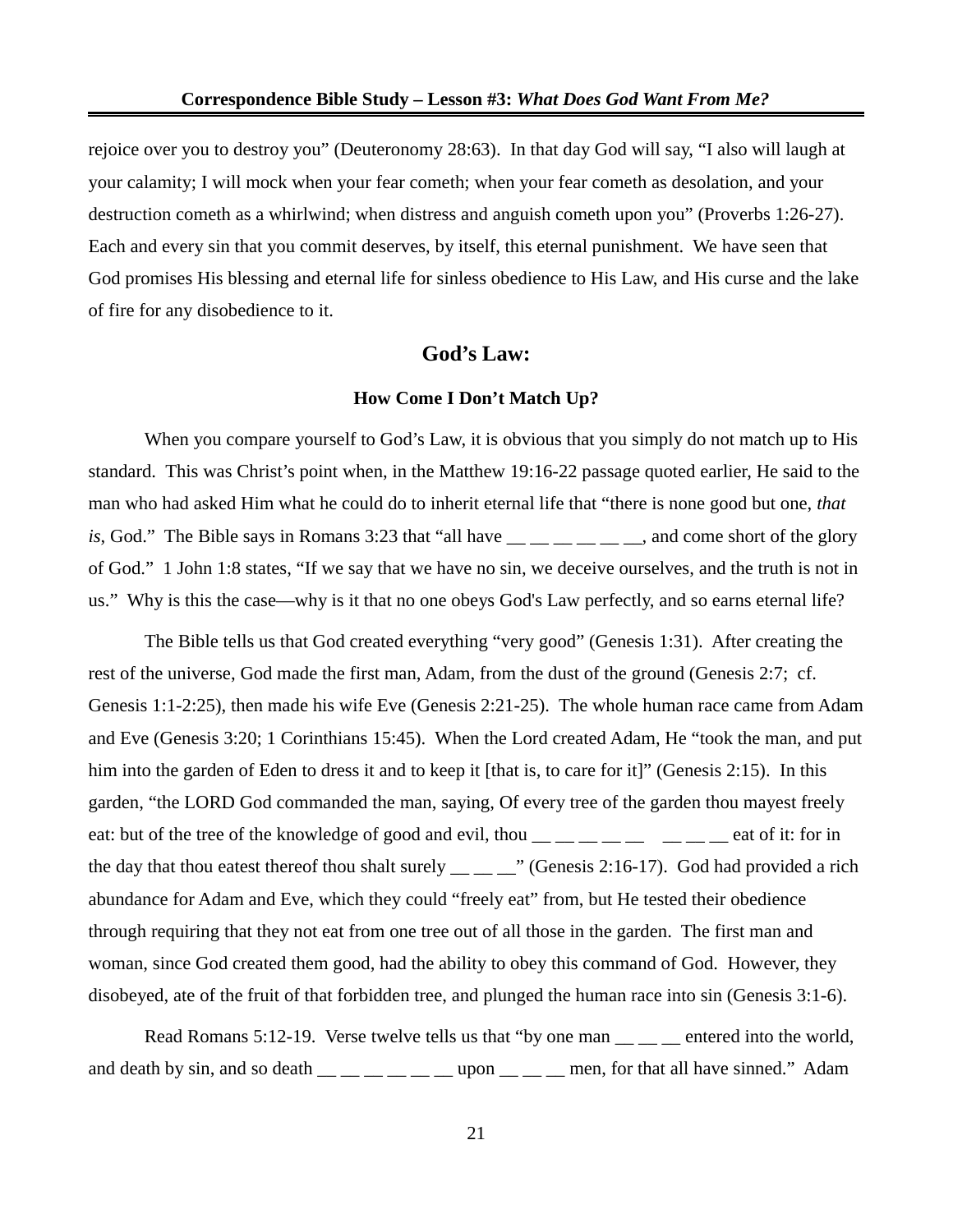was the father of the entire human race, and we all have a certain union with him (cf. Hebrews 7:9-10; Abraham lived hundreds of years before his descendent Levi, yet Levi was in a mysterious way "in the loins of his father"). When Adam sinned, we all sinned, and became worthy of condemnation. Through "the offence of one [Adam] many be dead [the whole human race]" (Romans 5:15). When Adam sinned, "the judgment *was* by one to condemnation" (Romans 5:16). "[B]y one man's offence death reigned by one" (Romans 5:17) and "by the offence of one *judgment came* upon all men to condemnation" (Romans 5:18). As Romans 5:19 states, "by one man's disobedience \_\_ \_\_ \_\_ \_\_ were  $\frac{1}{1}$  \_ \_ \_ \_ sinners." 1 Corinthians 15:22 tells us that "in Adam all die." We not only sinned in our father Adam, but also now begin life with a sinful nature. Psalm 51:5 states, "Behold, I was shapen in  $\frac{1}{1}$   $\frac{1}{1}$   $\frac{1}{1}$   $\frac{1}{1}$   $\frac{1}{1}$   $\frac{1}{1}$   $\frac{1}{1}$   $\frac{1}{1}$   $\frac{1}{1}$   $\frac{1}{1}$   $\frac{1}{1}$   $\frac{1}{1}$   $\frac{1}{1}$   $\frac{1}{1}$   $\frac{1}{1}$   $\frac{1}{1}$   $\frac{1}{1}$   $\frac{1}{1}$   $\frac{1}{1}$   $\frac{1}{1}$   $\frac{1}{1}$   $\frac{1}{1}$  moment we begin our existence at conception, we are sinners and have a sin nature. Jeremiah 17:9 reads, "The heart *is*  $\frac{1}{2}$  \_\_ \_\_ \_\_ \_\_ \_\_ \_\_ above all *things*, and \_\_ \_ \_ \_ \_ \_ \_ \_ \_ \_ \_ \_ : who can know it?" By nature, "every imagination of the thoughts of [a man's] heart [is] only evil continually" (Genesis 6:5). We begin life "dead in trespasses and sins" (Ephesians 2:1), separated from God. Everyone starts out, as Ephesians 2:2-3 states, walking "according to the course of this world, according to the prince of the power of the air [Satan], the  $\frac{m}{m}$   $\frac{m}{m}$   $\frac{m}{m}$  that now worketh in the children of disobedience: among whom also we  $\_\_\_\_$  had our conversation in times past in the  $\_\_\_\_\_\_\_\_\_$  of our flesh, fulfilling the desires of the  $\_\_\_\_\_\_\_\_$  and of the  $\_\_\_\_\_\_\_\_\_\_\_\_\_\_\_\_\_$ ; and were by  $\_\_\_\_\_\_\_\_\_\_\_\_$  the children of  $\_\_\_\_\_\_\_\_\_$ even as others." We are naturally of our "father the devil" and follow his lusts (John 8:44). Our sinful nature leads us to commit all kinds of sin (Matthew 15:19). Just like a fig tree naturally produces figs, not apples or some other fruit, and a grape vine produces only grapes, not blackberries or watermelons, so our sinful nature leads us to commit all kinds of sin (Luke 6:43-45); it is unable to do any good. Our sin in Adam, our sinful nature, and the sinful actions that come from it, make it so that in the entire human race "There is  $\frac{1}{1}$   $\frac{1}{1}$   $\frac{1}{1}$  righteous, no, not one" (Romans 3:10). Nobody has any goodness in himself before God. In fact, Romans 3:11 tells us "There is none that understandeth, there is none that  $\frac{1}{1-\frac{1}{1-\frac{1}{1-\frac{1}{1-\frac{1}{1-\frac{1}{1-\frac{1}{1-\frac{1}{1-\frac{1}{1-\frac{1}{1-\frac{1}{1-\frac{1}{1-\frac{1}{1-\frac{1}{1-\frac{1}{1-\frac{1}{1-\frac{1}{1-\frac{1}{1-\frac{1}{1-\frac{1}{1-\frac{1}{1-\frac{1}{1-\frac{1$ after God." The sinful nature is so corrupt that nobody, left to himself, would ever even truly desire to seek for God! This is why the Lord Jesus said in John 6:44, "No man  $\_\_\_\_\_$   $\_\_\_\_$   $\_\_\_$ to me, except the Father which hath sent me  $\frac{1}{\sqrt{2}}$  =  $\frac{1}{\sqrt{2}}$  him: and I will raise him up at the last day." 1 Corinthians 2:14 tells us, "the natural [lost] man  $\_\_\_\_\_\_\_ \_\_ \_\_ \_ \_ \_ \_$   $\_\_$  the things of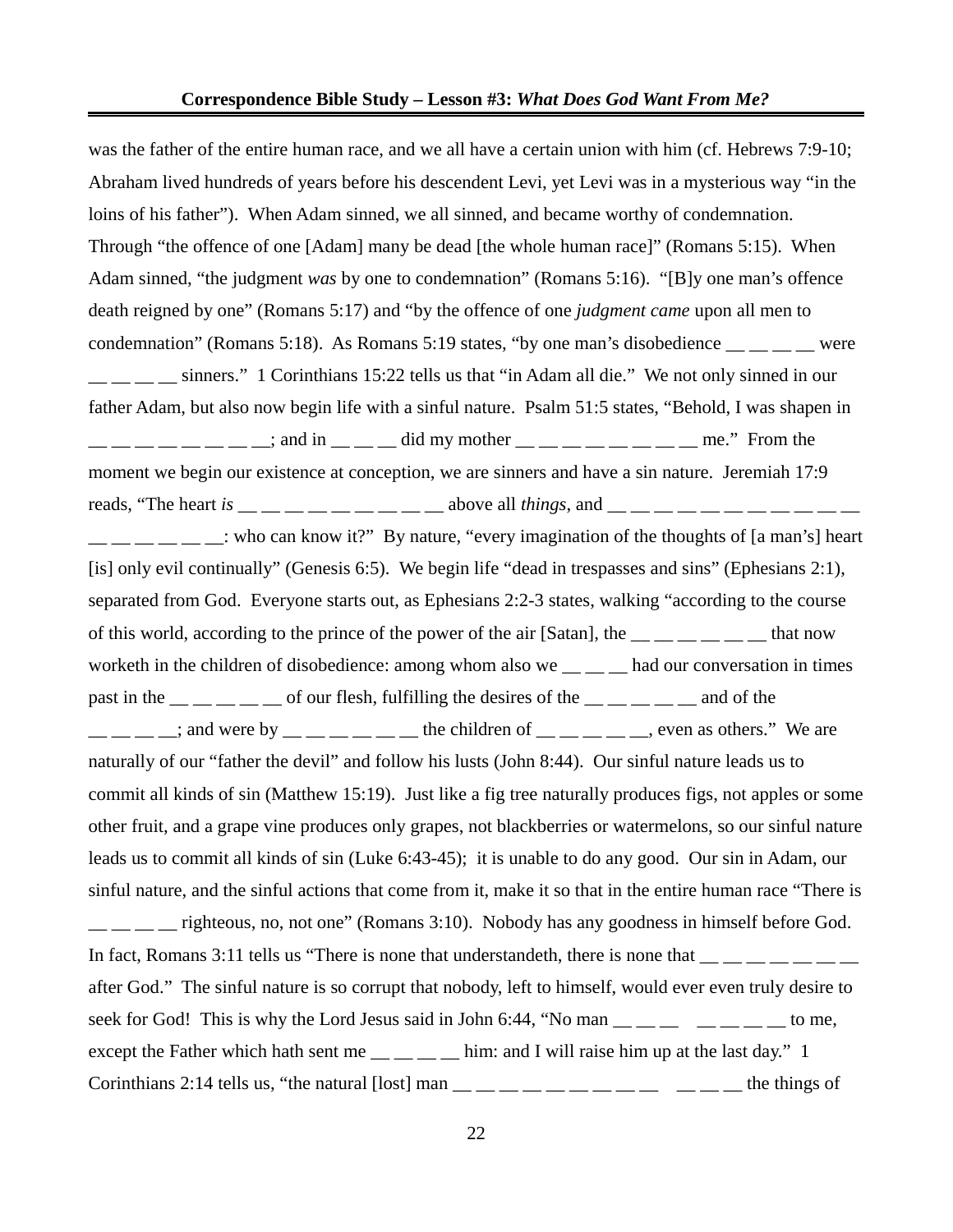#### **Correspondence Bible Study – Lesson #3:** *What Does God Want From Me?*

the Spirit of God: for they are foolishness unto him: neither \_\_ \_\_ he \_\_ \_ \_ *them*, because they are spiritually discerned." Let us imagine that you had two plates set before you; one filled with your favorite food, perfectly prepared, and the other overflowing with rotting and stinking filth from a garbage dump. If you are told that you can choose to eat whichever one you want, you will, obviously, choose to eat your favorite food every time—nobody has to force you to not eat the garbage, because you find it disgusting! You will, of your own free will, choose what fits with your nature. In a similar way, because of the sin nature, people will choose evil, of their own free will, every time—our fallen race likes the garbage better than the good food. Any desire for God that is found within a person is a result of His grace in drawing that soul to Himself, for man has nothing good within himself at all. As Romans 3:12 states, "they are  $\frac{1}{\sqrt{2}}$  gone out of the way, they are together become  $\frac{1}{1}$   $\frac{1}{1}$   $\frac{1}{1}$   $\frac{1}{1}$   $\frac{1}{1}$   $\frac{1}{1}$   $\frac{1}{1}$   $\frac{1}{1}$   $\frac{1}{1}$   $\frac{1}{1}$   $\frac{1}{1}$   $\frac{1}{1}$   $\frac{1}{1}$   $\frac{1}{1}$   $\frac{1}{1}$   $\frac{1}{1}$   $\frac{1}{1}$   $\frac{1}{1}$   $\frac{1}{1}$   $\frac{1}{1}$   $\frac{1}{1}$   $\frac{1}{1}$ 

This sinful or fleshly nature corrupts everything that a person does (John 3:6), so that, until God steps in and takes care of the problem (John 1:12-13), it is impossible for us to please Him in any way. Romans 8:7-8 states, "the carnal mind [the fleshly or unsaved mind] *is* enmity against [is the enemy of] God: for it is  $\_\_\_\_\_\_\_\_\_\_\_\_\_\_\_\_\_\_\_$   $\_\_\_\_\_\_\_$ to the law of God, neither indeed  $\_\_\_\_\_\_$ be. So then they that are in the flesh [all the lost]  $\qquad \qquad$  \_\_ \_\_ \_\_ \_\_ please God." We start out in our very nature "abominable, and disobedient, and unto every good work reprobate" (Titus 1:16). Isaiah 64:6 reads, "but we are all as an  $\_\_\_\_\_\_\_\_\_\_$  thing, and  $\_\_\_\_\_\_$  $\frac{1}{1}$   $\frac{1}{1}$   $\frac{1}{2}$   $\frac{1}{1}$   $\frac{1}{2}$   $\frac{1}{2}$   $\frac{1}{2}$   $\frac{1}{2}$   $\frac{1}{2}$   $\frac{1}{2}$   $\frac{1}{2}$   $\frac{1}{2}$   $\frac{1}{2}$   $\frac{1}{2}$   $\frac{1}{2}$   $\frac{1}{2}$   $\frac{1}{2}$   $\frac{1}{2}$   $\frac{1}{2}$   $\frac{1}{2}$   $\frac{1}{2}$   $\frac{1}{2}$  leaf; and our iniquities, like the wind, have taken us away." God does not, in this verse, call "filthy rags" those things that you admit are evil, but those things that you think are good, your "righteousnesses." If He calls even these "righteousnesses" filthy, how terribly must God view your even worse acts!

In Romans 3:8 the apostle Paul mentions certain people that were opposing his message from the Bible, and states, at the end of the verse, that their " $\frac{1}{1}$   $\frac{1}{1}$   $\frac{1}{1}$   $\frac{1}{1}$   $\frac{1}{1}$   $\frac{1}{1}$   $\frac{1}{1}$   $\frac{1}{1}$   $\frac{1}{1}$   $\frac{1}{1}$   $\frac{1}{1}$   $\frac{1}{1}$   $\frac{1}{1}$   $\frac{1}{1}$   $\frac{1}{1}$   $\frac{1}{1}$  But in the next verse, he continues, "What then? are we  $\frac{1}{1}$  \_\_ \_\_ \_\_ \_\_ \_\_ *than they*? \_\_ \_, in no wise: for we have before proved both Jews and Gentiles, that they are all under sin" (Romans 3:9). Paul states that God would be just to condemn those that oppose the Bible to hell—but then he states that he and the church to whom he wrote the book of Romans (the "we" of verse 9) are not in any way better,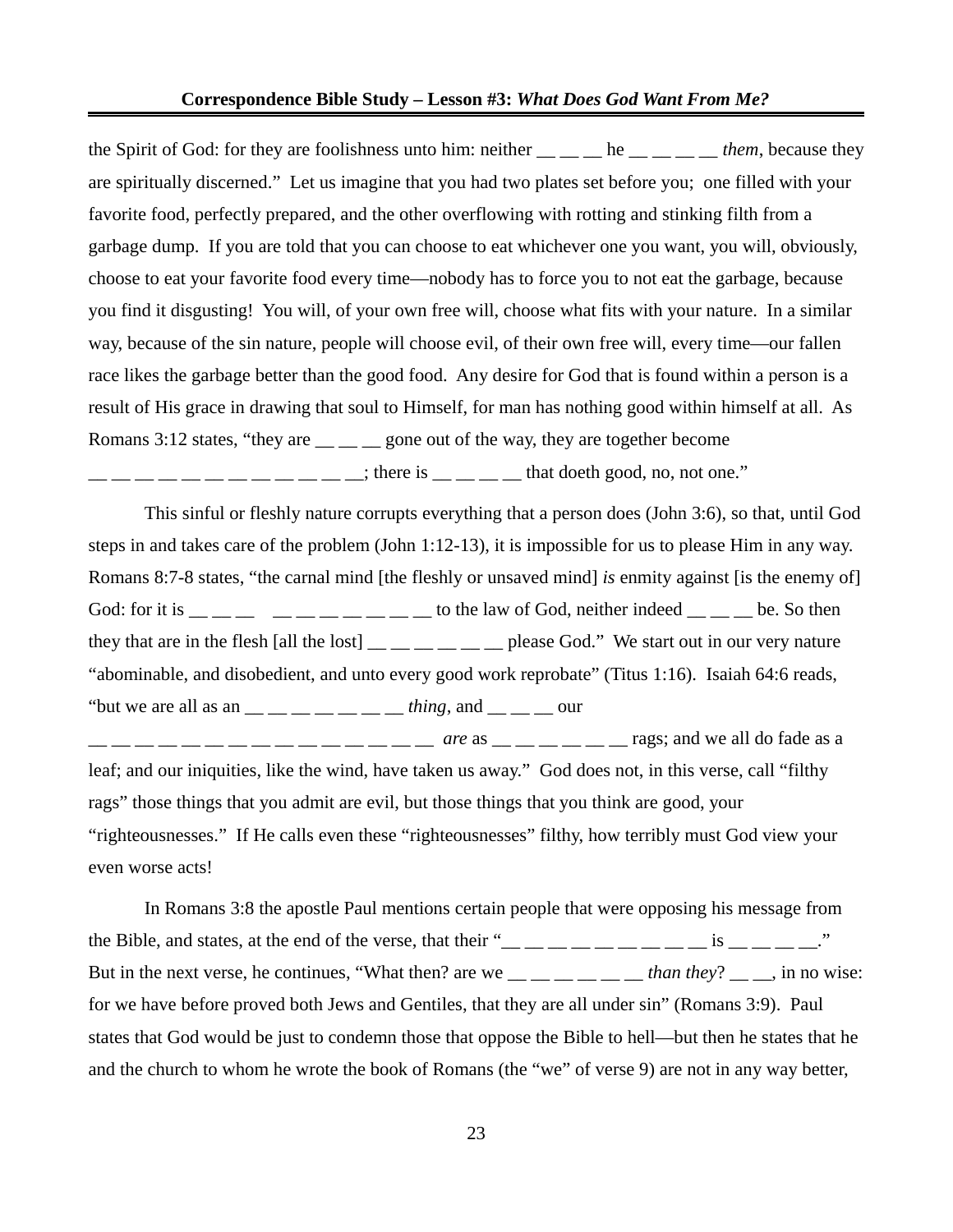because they are also sinners—their own damnation would be just, as would his own! The conclusion is inescapable that God would be just to condemn every person in the whole world—including you—to hell. You sinned in your father Adam, you have a sinful nature, which you cannot change, just as a man cannot change his skin color or a leopard its spots (Jeremiah 13:23), and you have committed countless sins in your thoughts, words, and actions, each of which deserves eternal death. As a sinner, at this very moment the "wrath of God abideth" on you (John 3:36). He is "angry *with the wicked* every day" (Psalm 7:11), and prepares to destroy them (Psalm 7:12-13). Consider that there are people who are in hell today who have sinned less than you have—God is more angry with you than with many who already are in torment! His wrath is like flood waters continually rising higher and higher behind a dam, which will soon burst and fall upon you. Your life is nothing but sin, you are under the curse of God, and as you continually keep on sinning Divine justice cries out more and more for your condemnation—yet the only One who keeps you out of hell one moment is the very God you are sinning against! The Lord Jesus Christ said to some lost men in His day, "*Ye* serpents, *ye* generation of vipers,  $\_\_$   $\_\_$  can ye escape the  $\_\_$   $\_\_$   $\_\_$   $\_\_$   $\_\_$  of hell?" (Matthew 23:33). This is a question that you must seriously consider!

## **God's Law:**

#### **Man's attempts to escape its curse**

The fact that you have sinned, but God's Law pronounces that all sinners deserve damnation, leaves you in deep trouble. Through the years, men have tried to escape what God's Law says about sin in a number of different ways:

• Some have simply said that God's threats of eternity in the lake of fire just did not seem possible, so they rejected them. However, Proverbs 14:12 states, "There is a way which  $\frac{1}{2}$  \_ \_ \_ \_ unto a man, but the \_ \_ \_ \_ thereof *are* the ways of death." What we think about God's judgment on sinners, or His demand for sinless perfection, does not change the facts at all. If we reject what He says, or we ignore it, or we sincerely believe something else, nothing changes. The only thing that we get by going a way that seems good to us, but is not in the Bible, is hell fire.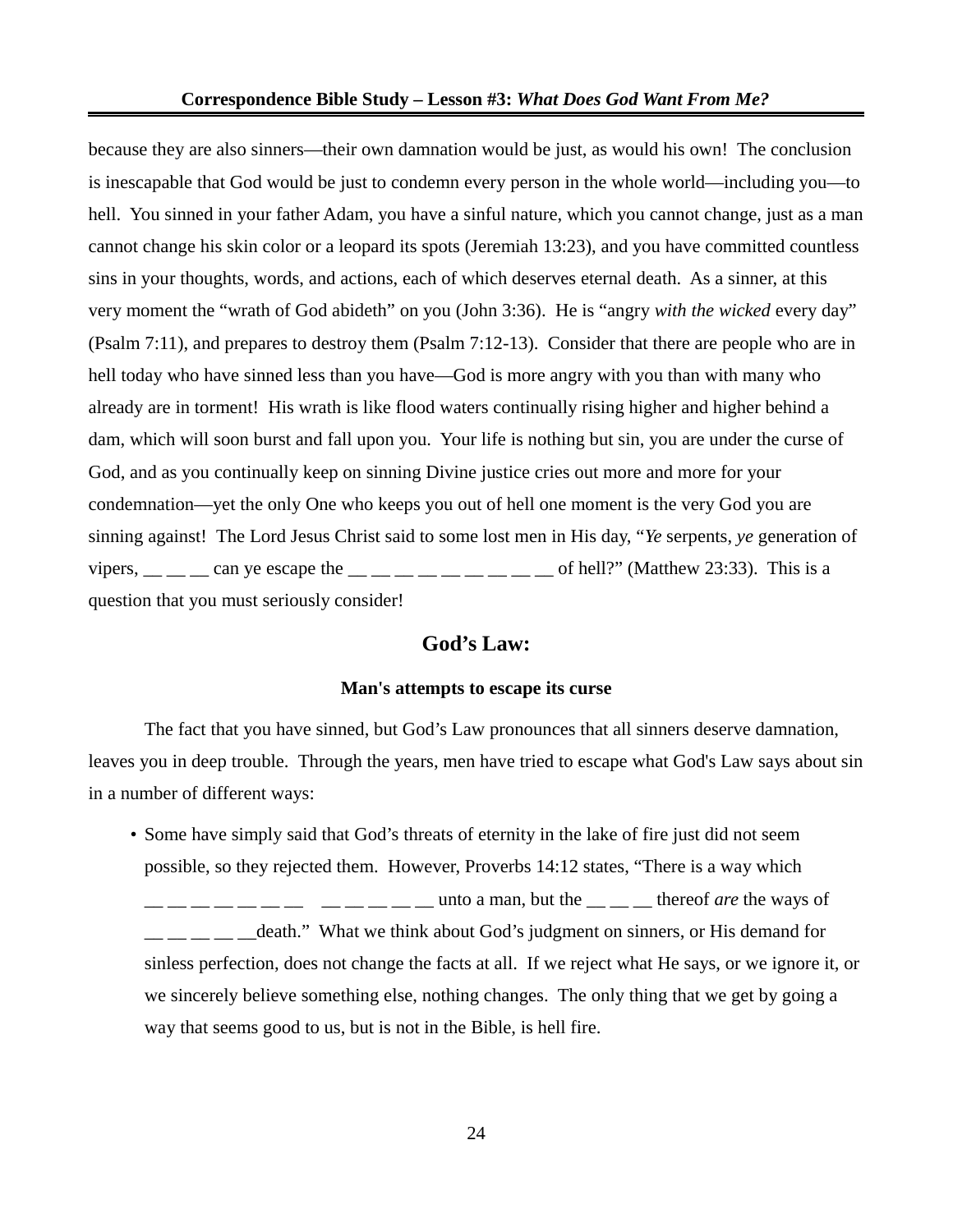• Others are simply not willing to admit that they deserve to go to hell. They deny what Romans 3:8-12 and many other passages of God's Word teach. It is a fearful thing to reject what the Bible teaches; Proverbs 13:13 tells us that "whoso despiseth the word shall be destroyed." Fundamentally, to say that one does not deserve hell is pride. Proverbs 16:5 reads, "Every one *that is* \_\_ \_ \_ \_ \_ in heart *is* an \_ \_ \_ \_ \_ \_ \_ \_ \_ \_ \_ \_ \_ \_ \_ to the LORD: *though* hand *join* in hand, he shall not be  $\frac{m}{m}$   $\frac{m}{m}$   $\frac{m}{m}$   $\frac{m}{m}$   $\frac{m}{m}$   $\frac{m}{m}$ . If you are too proud to agree with God when He tells you in His Word that you are a wicked sinner who has earned hell many times over, you have a big problem. You will, without any doubt, burn there forever unless you humble yourself. You are also guilty of idolatry. You do not put God first place in your life, since you reject what He says about your sin and its penalty; you are breaking the first commandment. You have a false view of who God is, because you think that somehow He will just overlook your sin; you are breaking the second commandment. You are breaking these two commandments just like someone who worships trees or rocks or openly worships the devil and "idolaters . . . shall have their part in the lake which burneth with fire and brimstone" (Revelation 21:8). Furthermore, someone who denies that he deserves hell rejects Jesus Christ, since the Savior said in Luke 5:31-32, "They that are  $\frac{1}{\sqrt{2}}$  =  $\frac{1}{\sqrt{2}}$  [healthy] need not a physician; but they that are  $\frac{1}{1}$   $\frac{1}{1}$   $\frac{1}{1}$   $\frac{1}{1}$   $\frac{1}{1}$   $\frac{1}{1}$   $\frac{1}{1}$   $\frac{1}{1}$   $\frac{1}{1}$  to call the  $\frac{1}{1}$   $\frac{1}{1}$   $\frac{1}{1}$   $\frac{1}{1}$   $\frac{1}{1}$   $\frac{1}{1}$   $\frac{1}{1}$   $\frac{1}{1}$   $\frac{1}{1}$   $\frac{1}{1}$   $\frac{1}{1}$   $\frac{1}{1}$   $\frac{1}{1}$   $\frac{1}{1}$   $\frac{1}{1}$   $\frac{1}{1}$   $\frac{1}{1}$   $\frac{1}{1}$   $\frac{1}{1}$   $\frac{1}{1}$   $\frac{1}{1}$   $\frac{1}{1}$  appointments to see a doctor when they are feeling fine; they go when they know they are sick. In the same way, Jesus Christ said that He came to save those who know they are sinners, not those who think they are righteous (although they are not, Romans 3:10). If you do not think you need to be saved from your sin and its penalty, you do not understand your need for Jesus

Christ, the Savior (Galatians 3:24; 1 John 4:14). You deserve hell for your sins. God has said so—it is true, whether or not you think it is fair, have objections, or do not think you are bad enough to deserve everlasting punishment.

• Many people think that religious acts like baptism, communion, prayer, church attendance, confessing sin, giving money, learning the Bible, helping the poor, or attempting to stay faithful will help them to merit heaven and escape the punishment of the Law for their disobedience. However, none of these things can take away even one sin. The Law demands perfect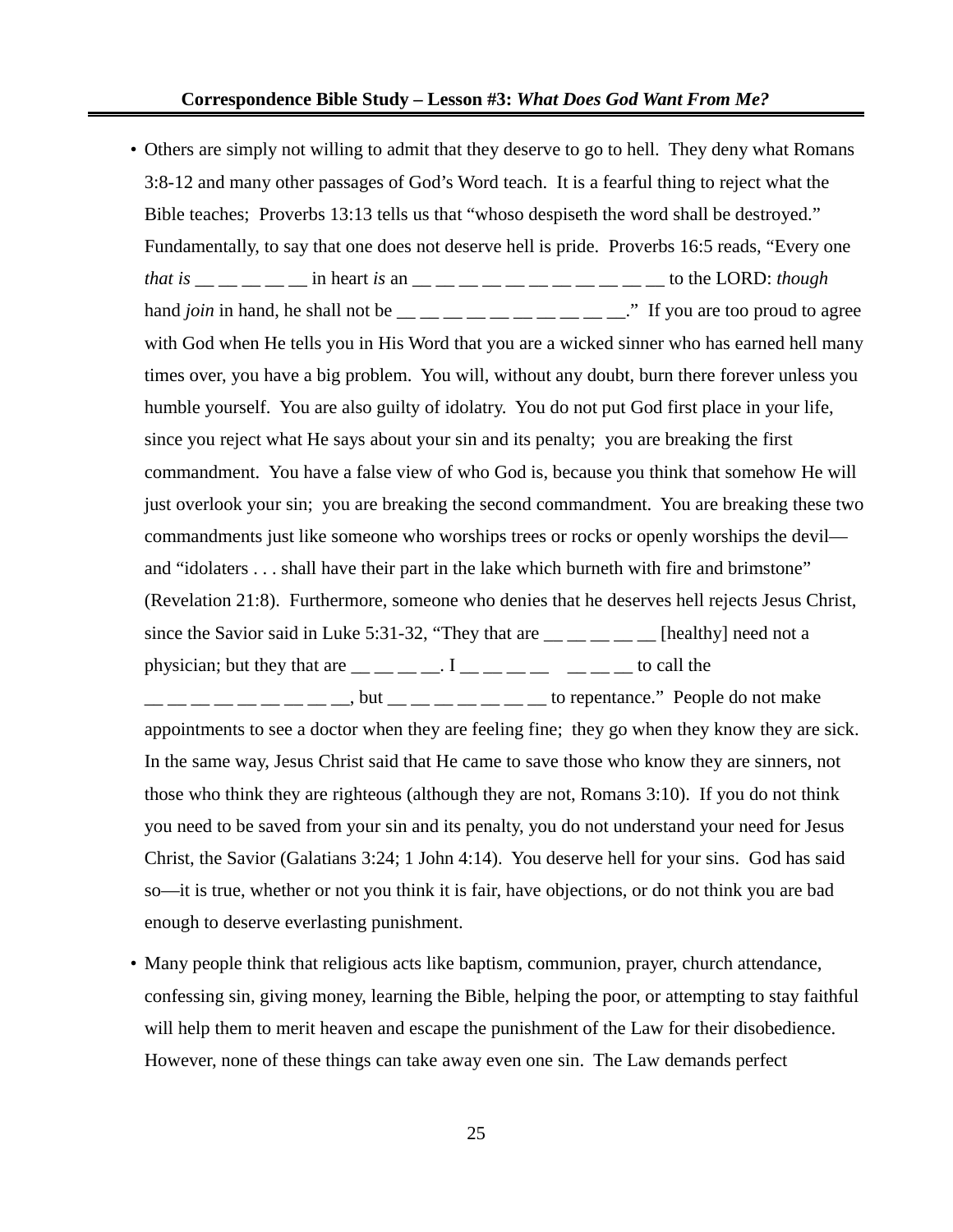obedience (Romans 10:5; Galatians 3:12), and promises sinners nothing but judgment. The most religious people during the earthly life of Jesus Christ were the scribes and the Pharisees, but the Lord said "except your righteousness shall \_\_ \_\_ \_\_ \_\_ \_\_ \_\_ *the righteousness* of the scribes and Pharisees, ye shall  $\_\_\_\_\_\_\_\_\_\_\_\_\_\_\_\_\_\$ enter into the kingdom of heaven." God has clearly stated only those whom He sees as absolutely sinless will be with Him forever (Revelation 21:27; Matthew 5:48). There are levels of punishment in hell (Matthew 11:24; Mark 6:12; Luke 12:47-48), and those who disobey more will face worse torment, so attempts to obey are better than outright rejection of God's commandments. However, trying to be religious will never take care of your sin.

- Reformation of life will not get rid of your sin. Even if you stopped sinning right now and perfectly obeyed the rest of your life (which you cannot do), got rid of your sin nature (which you cannot do), and somehow got out of the fact that you sinned in Adam (which you cannot do), you would still deserve damnation for all the sins you have already committed. God's Law demands that "every transgression and disobedience receiv[e] a just recompense of reward" (Hebrews 2:2); "he that despised Moses' law died without mercy" (Hebrews 10:28). Imagine that a mass murderer, who had been found guilty and condemned to die, started to try to be nice to people while he waited for the day of his execution. Suppose that, the day before he was to die, he sent a letter to his judge, and said, "Your honor, I know that I killed all those people and was given the death penalty. But since I have been condemned to die, I have turned my life around. I have been nice to everybody. I have not killed anyone else. Can I go free?" Obviously no judge in his right mind would let a man like this go; he had been sentenced, and needed to pay the penalty. In the same way, you may attempt to reform your life, but it will not take care of your sin. Besides, God deserves perfect obedience, so you would not be able to balance out your sins through doing better anyway. In Luke 17:10 (compare 17:7-9), the Lord Jesus Christ said, "[W]hen ye shall have done  $\_\_\_\_$  those things which are commanded you, say, We are  $\frac{1}{1}$   $\frac{1}{1}$   $\frac{1}{1}$   $\frac{1}{1}$   $\frac{1}{1}$   $\frac{1}{1}$   $\frac{1}{1}$   $\frac{1}{1}$   $\frac{1}{1}$   $\frac{1}{1}$   $\frac{1}{1}$   $\frac{1}{1}$   $\frac{1}{1}$   $\frac{1}{1}$   $\frac{1}{1}$   $\frac{1}{1}$   $\frac{1}{1}$   $\frac{1}{1}$   $\frac{1}{1}$   $\frac{1}{1}$   $\frac{1}{1}$ to do." Trying to change your life cannot take away even one sin. Romans 3:20 states, "Therefore by the deeds of the law there shall  $\_\_ \_\_ \_\_ \_\_ \_\_$  be justified in his
	- sight: for by the law *is* the knowledge of sin."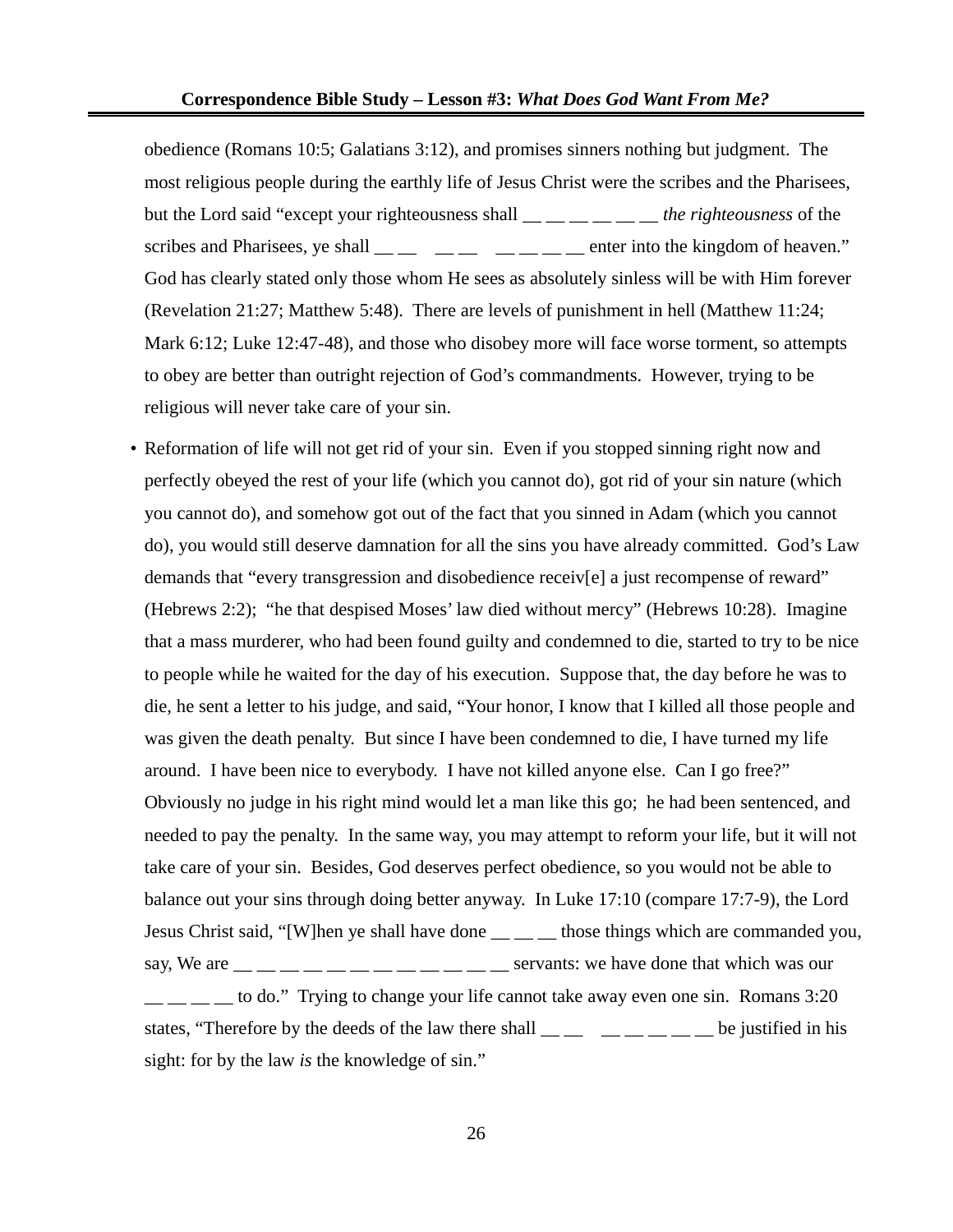The fact of the matter is that every attempt of man to take care of his disobedience to God's Law completely fails.

## **The Conclusion:**

#### **God's Law eternally curses all sin**

We have learned in study #3 that God is going to judge mankind, and His standard of judgment is His Law. We found that God has commanded us to be perfectly holy like Him. We looked at the ten commandments, along with a few other commandments in the Bible. We learned that the Law offers eternal life and heaven to those that perfectly obey it, but it promises eternal damnation in hell for all who disobey it, since every sin deserves the second death. However, we saw that nobody has perfectly obeyed God's Law, because the whole human race sinned in Adam, has a sinful nature, and has transgressed the Law in many ways. In fact, we learned that we are by nature so wicked that we would never even choose to seek for God, and, unless this sinful nature and our sins are somehow taken care of, absolutely nothing we do truly pleases God. We learned that mankind is spiritually dead, is headed for physical death, and deserves the second death, the lake of fire. Finally, we saw that man's attempts to escape what God's Law says fail; one can deny that judgment is coming, or think he is not bad enough to be condemned, or be very religious, or attempt to reform one's life, but none of these things will save anyone from hell.

The simple fact is that God's Law demands your eternal condemnation, and unless all your sins are taken care of and God sees you as righteous as He is, you are certainly lost. When a realization similar to this came to the Lord Jesus' disciples in Matthew 19:25, "they were exceedingly amazed, saying, Who then can be saved?" The Lord answered them, "With men this is impossible; but with God all things are possible" (Matthew 19:26). God has made a way that the penalty of the Law can be satisfied, and sinners can be delivered from hell—a way that He can be merciful, while not in any way compromising the demands of His holiness and justice. "How," you may ask, "can this be?" This is the subject of the next Bible study*—How Can God Save Sinners?*